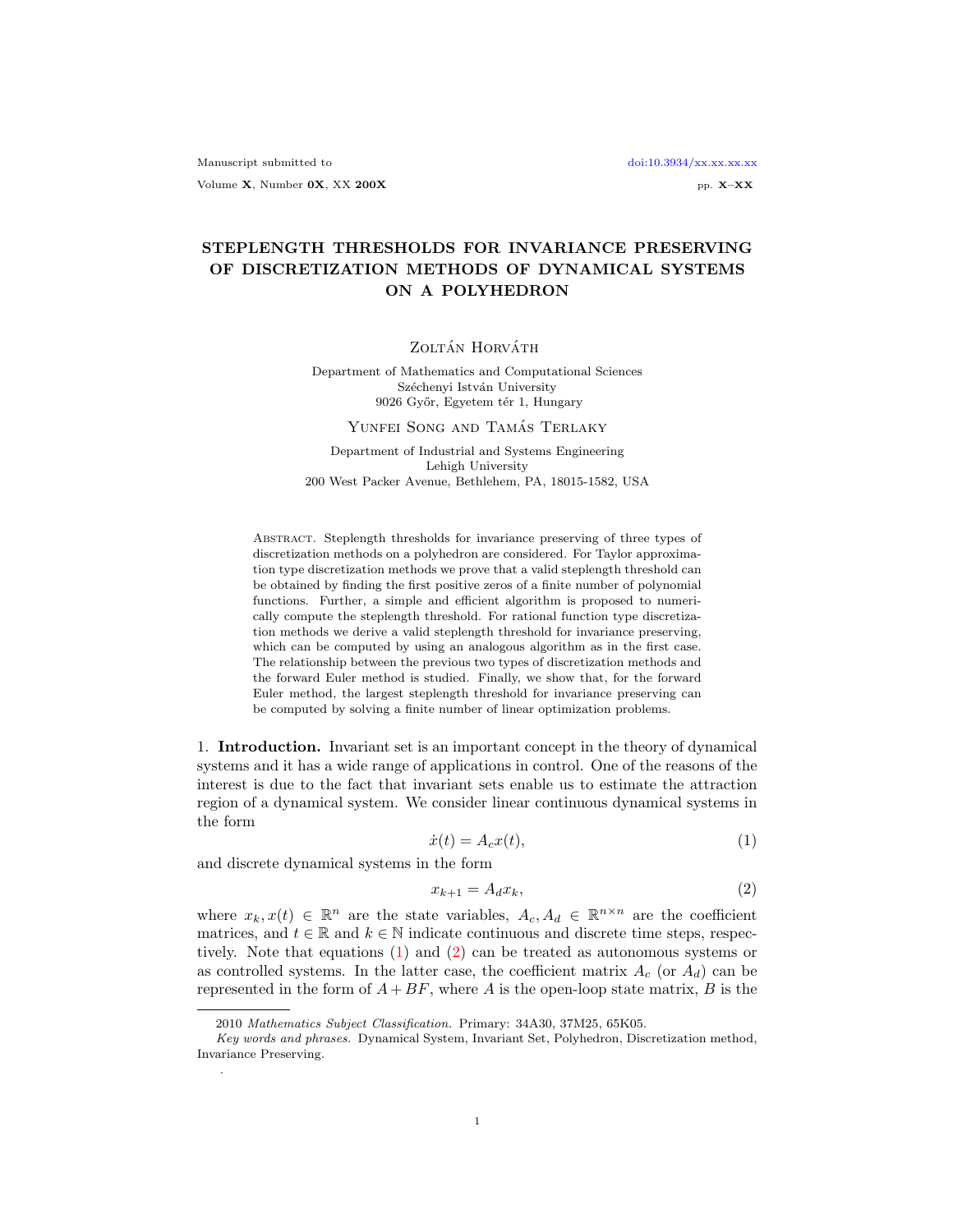control matrix, and  $F$  is the gain matrix. For simplicity, we use the term system to indicate dynamical system.

Intuitively, a set  $S$  is called an invariant set for a system, if all the trajectories of the system, which are starting in  $S$ , remain in  $S$ . Numerous surveys on the theory and applications of invariant sets are published in the recent decades, see e.g., Blanchini [\[3\]](#page-15-0). Recently, several sufficient and necessary conditions, which are simply refereed to as invariance conditions, are derived to verify if a set is an invariant set for a continuous or discrete system. Various convex sets with different characteristics are considered as candidates for invariant sets. Invariance conditions for polyhedra are given in [\[5,](#page-15-1) [6\]](#page-15-2). Ellipsoidal sets as invariant sets are analyzed in [\[4\]](#page-15-3). Cones as invariant sets are studied in [\[15,](#page-15-4) [18,](#page-15-5) [20\]](#page-15-6). A novel unified approach to derive invariance conditions for polyhedra, ellipsoids, and cones is presented in [\[13\]](#page-15-7).

Although many mathematical techniques are developed to directly solve continuous systems, in practice, one usually solves a continuous system by applying certain discretization methods. Assume that a set is an invariant set for a continuous system, then it should be also an invariant set for the discrete system, which is obtained by the discretization method, i.e., discretization should preserve the invariance. However, this is not always true for every steplength used in the discretization method, thus it will be convenient if there exists a predictable threshold for valid invariance preserving steplength. The existence of such steplength thresholds of invariance preserving on various sets is thoroughly studied in [\[12\]](#page-15-8). In this paper, we consider three types of discretization methods on polyhedra and we aim to derive valid thresholds of the steplength in terms of explicit form or obtained by using efficiently computable algorithms. The popularity of polyhedra as invariant sets is due to the fact that the state and control variables are usually represented in terms of linear inequalities. For Taylor approximation type discretization methods, i.e., the coefficient matrix of the discrete system is derived from the Taylor expansion of  $e^{A_c \Delta t}$ , we present an algorithm to derive a valid steplength threshold for invariance preserving. In particular, the algorithm aims to find the first positive zeros of some polynomial functions related to the system and the polyhedron. For general rational function type discretization methods, i.e., the coefficient matrix of the discrete system is a rational function with respect to  $A_c$  and  $\Delta t$ , we derive a valid steplength threshold for invariance preserving that can be computed by using analogous methods as for the case of Taylor approximation type methods. This steplength threshold is related to the steplength threshold for the forward Euler method and the radius of absolute monotonicity of the discretization method. We note that this result is similar to the one presented in [\[10,](#page-15-9) [11\]](#page-15-10), where Runge-Kutta methods are considered. Finally, we propose an optimization model to find the largest steplength threshold for the forward Euler method.

Notation: For the sake of simplicity, the following notational conventions are introduced. A nonnegative matrix, denoted by  $H \geq 0$ , means that all entries of H are nonnegative. An *off-diagonal nonnegative* matrix, denoted by  $H \geq_0 0$ , means that all entries, except the diagonal entries, of H are nonnegative.

<span id="page-1-0"></span>The paper is organized as follows. In Section [2,](#page-1-0) some fundamental concepts, theorems, and the key problems in this paper are introduced. In Section [3,](#page-3-0) we present our main results, i.e., deriving valid steplength thresholds for invariance preserving, for the three types of discretization methods. Finally, conclusions are provided in Section [4.](#page-14-0)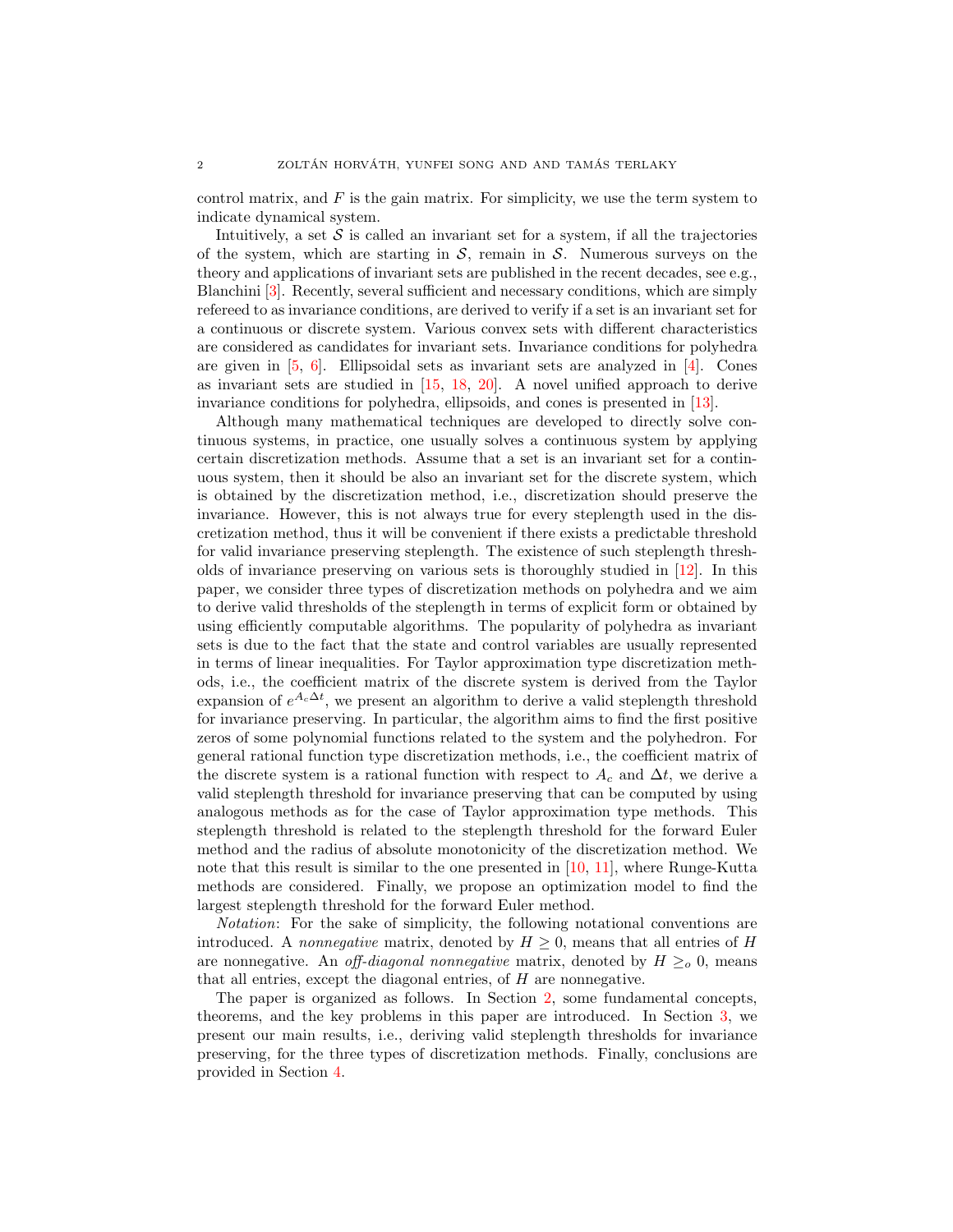2. Background. We now introduce the definitions of invariant sets for continuous and discrete systems.

**Definition 2.1.** A set S in  $\mathbb{R}^n$  is an invariant set for

- the continuous system [\(1\)](#page-0-0) if  $x(0) \in S$  implies  $x(t) \in S$ , for all  $t \geq 0$ .
- the discrete system [\(2\)](#page-0-1) if  $x_k \in \mathcal{S}$  implies  $x_{k+1} \in \mathcal{S}$ , for all  $k \in \mathbb{N}$ .

According to the definitions of invariant sets, we have that an invariant set means that the continuous (or discrete) trajectory of the system remains in the same set. In fact, there is an alternative perspective, see e.g., [\[13\]](#page-15-7). In that interpretation  $S$  is an invariant set for [\(1\)](#page-0-0) if and only if  $e^{A_c t} S \subseteq S$  for any  $t \geq 0$ , and S is an invariant set for [\(2\)](#page-0-1) if and only if  $A_dS\subset S$ .

In this paper, candidate invariant sets are restricted to convex polyhedron in  $\mathbb{R}^n$ . A polyhedron  $P$  in  $\mathbb{R}^n$  can be characterized as the intersection of a finite number of half spaces.

## **Definition 2.2.** A polyhedron  $P$  in  $\mathbb{R}^n$  is defined as

<span id="page-2-0"></span>
$$
\mathcal{P} = \{x \in \mathbb{R}^n \mid g_1^T x \le b_1, g_2^T x \le b_2, ..., g_m^T x \le b_m\} := \{x \in \mathbb{R}^n \mid Gx \le b\},\tag{3}
$$
  
where  $g_1, g_2, ..., g_m \in \mathbb{R}^n$ ,  $b \in \mathbb{R}^m$ , and  $G^T = [g_1, g_2, ..., g_m] \in \mathbb{R}^{n \times m}$ .

Two classical subsets of polyhedra are extensively studied in many applications. One is called polytope, which is a bounded polyhedron. The other one is called polyhedral cone, a polyhedron with  $b = 0$  in [\(3\)](#page-2-0), and the origin is its only vertex.

Given a system and a polyhedron, the invariance condition indicates sufficient and necessary condition such that the polyhedron is an invariant set for the system. There are many such equivalent invariance conditions, e.g.,  $[2, 5]$  $[2, 5]$  $[2, 5]$ . The most common ones are presented in Theorem [2.3.](#page-2-1) A novel and unified approach to derive these invariance conditions is proposed in [\[13\]](#page-15-7). The invariance conditions in Theorem [2.3](#page-2-1) provide powerful and practical tools to verify whether a polyhedron is an invariant set for a given system.

<span id="page-2-1"></span>**Theorem 2.3.** [\[2,](#page-15-11) [5,](#page-15-1) [13\]](#page-15-7) A polyhedron P given in the form of  $(3)$  is an invariant set for

• the continuous system [\(1\)](#page-0-0) if and only if there exists an  $H \in \mathbb{R}^{m \times m}$ , such that

<span id="page-2-2"></span>
$$
H \geq_o 0, \ HG = GA_c, \ and \ Hb \leq 0. \tag{4}
$$

• the discrete system [\(2\)](#page-0-1) if and only if there exists an  $\tilde{H} \in \mathbb{R}^{m \times m}$ , such that

<span id="page-2-3"></span>
$$
\tilde{H} \ge 0, \ \tilde{H}G = GA_d, \ and \ \tilde{H}b \le b.
$$
\n<sup>(5)</sup>

From the theoretical perspective, when a discretization method is applied to a continuous system, the invariant polyhedron for the continuous system should also be an invariant set for the discrete system. This means that conditions [\(4\)](#page-2-2) and [\(5\)](#page-2-3) are satisfied simultaneously, when the system, polyhedron, and discretization method are given. However, this is not always true. Intuitively, the smaller steplength used in the discretization method has larger possibility to yield that the polyhedron is also an invariant set for the discrete system. For the sake of self-contained presentation, the formal definitions of invariance preserving and steplength threshold are introduced as follows.

<span id="page-2-4"></span>**Definition 2.4.** Assume a polyhedron  $\mathcal{P}$  is an invariant set for the continuous system [\(1\)](#page-0-0), and a discretization method is applied to the continuous system to yield a discrete system. If there exists a  $\tau > 0$ , such that P is also an invariant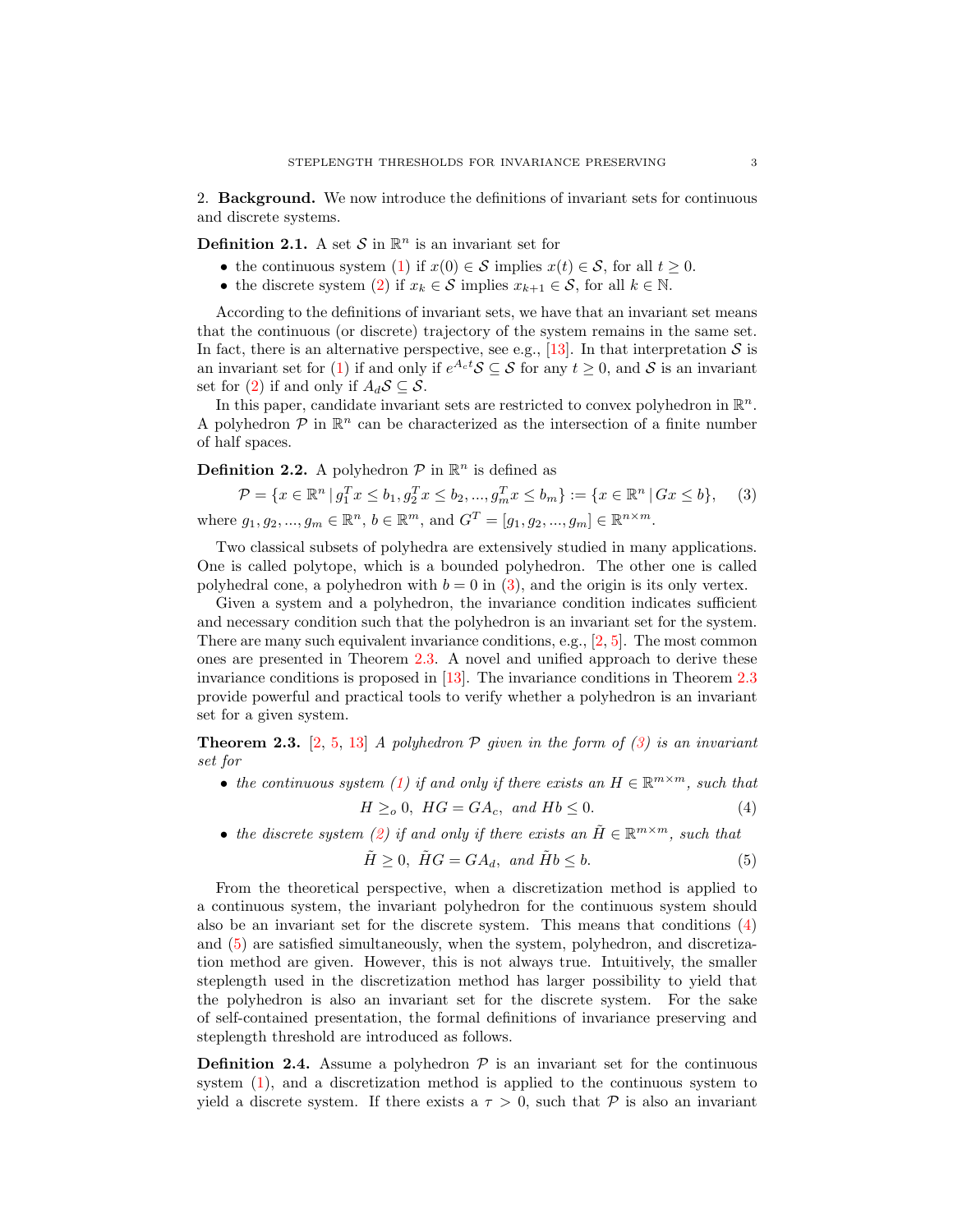set for the discrete system for any steplength  $\Delta t \in [0, \tau]$ , then the discretization method is **invariance preserving** for  $\Delta t \in [0, \tau]$  on P, and  $\tau$  is a **steplength** threshold for invariance preserving of this discretization method on  $P$ .

The steplength threshold in Definition [2.4](#page-2-4) implies that any value smaller than this threshold is also a valid steplength threshold<sup>[1](#page-3-1)</sup>. This is an important property. In certain cases, a discretization method may be invariance preserving on a set in the form of  $[0, \tau_1] \cup [\tau_2, \tau_3]$ , where  $\tau_1 < \tau_2$ . Here we are only interested in finding  $\tau_1$ . We also note that the steplength threshold in Definition [2.4](#page-2-4) is uniform<sup>[2](#page-3-2)</sup> on  $P$ , i.e.,  $\tau$  needs to be a valid steplenth threshold for every initial point in  $\mathcal{P}$ .

Since a continuous system is usually solved by using various discretization methods in practice, invariance preserving property of the chosen discretization method plays an important role. Further, a larger steplength threshold has many advantages in practice. For example, for larger steplength, the size of the discretized system is smaller, which yields that the computation is less expensive. Thus, we introduce the key problem in the paper:

Find a valid (if possible the largest) steplength threshold  $\tau > 0$ , such that a discretization method is invariance preserving for every  $\Delta t \in [0, \tau]$  on  $\mathcal{P}$ .

<span id="page-3-0"></span>3. Main Results. In this section, we present the approaches for computing a valid (or largest) steplength threshold such that three classes of discretization methods are invariance preserving on a polyhedron. These three classes of discretization methods are considered in the following order: Taylor approximation type discretization methods, rational function type discretizatin methods, and the forward Euler method. The Taylor approximation type represents a family of explicit methods. The rational function type is an extended family of the Taylor approximation type, which also includes some implicit methods. The relationship between these discretization methods and the forward Euler method is also studied. Finally, for the forward Euler method, we derive the largest steplength threshold for invariance preserving.

3.1. Taylor Approximation Type Discretization Methods. We first consider the Taylor approximation type discretization methods. Note that the solution of the continuous system [\(1\)](#page-0-0) is explicitly represented as  $x(t) = e^{A_c t} x_0$ , thus one can use the Taylor approximation to numerically solve the continuous system. The  $p$ -order Taylor approximation of  $e^{A_c \Delta t}$  is given as follows:

<span id="page-3-3"></span>
$$
e^{A_c \Delta t} \approx I + A_c \Delta t + \frac{1}{2!} A_c^2 \Delta t^2 + \dots + \frac{1}{p!} A_c^p \Delta t^p = \sum_{i=0}^p \frac{1}{i!} A_c^i \Delta t^i := A_d.
$$
 (6)

The discrete system obtained by applying the Taylor approximation type discretization methods is given as  $x_{k+1} = A_d x_k$ , where  $A_d$  is defined by [\(6\)](#page-3-3). In fact, the Taylor approximation type methods form a family of discretization methods. For example,  $p = 1$  corresponds to the forward Euler method,  $p = 2$  corresponds to the general Runge-Kutta 2nd order methods.

<span id="page-3-1"></span><sup>1</sup>This is a key reason why the problem of finding a valid steplength threshold is not an easy problem. In the interval  $[0, \tau]$ , one needs to check every  $\Delta t$  in this interval, which means that there are infinitely many values to be considered.

<span id="page-3-2"></span><sup>2</sup>This is another key reason why the problem of finding a valid steplength threshold is not an easy problem.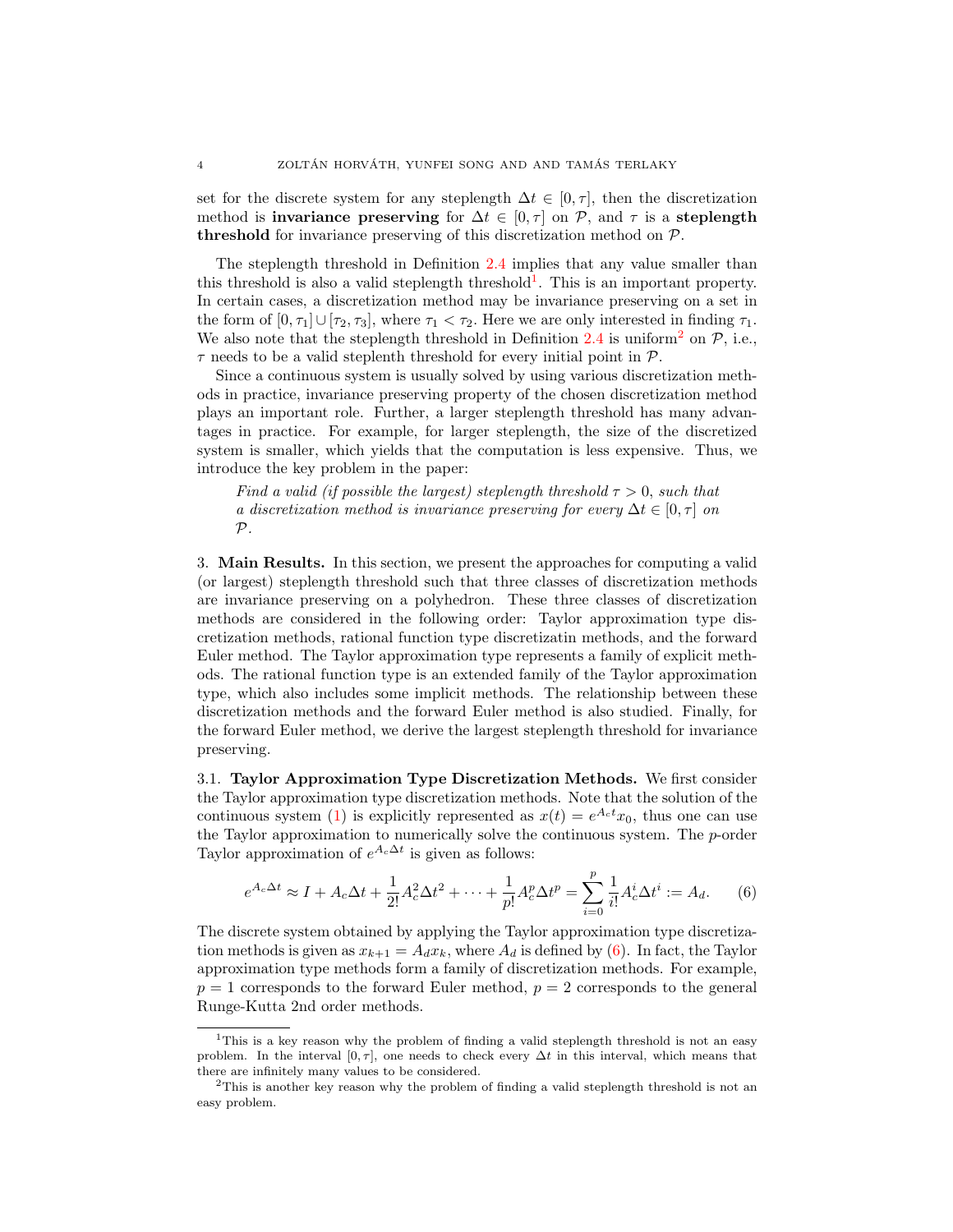3.1.1. Existence of Steplength Threshold. Our approach to derive steplength threshold is based on the invariance conditions presented in Theorem [2.3.](#page-2-1) The basic ideas is that we build the relationship between these two invariance conditions of the continuous and discrete systems. In fact, conditions [\(4\)](#page-2-2) and [\(5\)](#page-2-3) are essentially linear feasibility problems [\[16\]](#page-15-12). The unknowns in the two invariance conditions are the matrix  $H$  and  $H$  given by [\(4\)](#page-2-2) and [\(5\)](#page-2-3), respectively. Thus, the key is to find relationship between those matrices.

<span id="page-4-0"></span>**Lemma 3.1.** [\[9\]](#page-15-13) Assume H satisfies [\(4\)](#page-2-2), then there exists  $\gamma > 0$ , such that  $\hat{H} =$  $H + \gamma I \geq 0.$ 

*Proof.* Since  $H \geq_o 0$ , we can choose  $\gamma > \max\{0, -\min\{h_{ii}, 1 \le i \le n\}\}\$ , which yields  $H + \gamma I \geq 0$ . The result is immediate by taking  $\hat{H} = H + \gamma I$ ,  $\Box$ 

We note that  $\gamma$  in Lemma [3.1](#page-4-0) is not unique, e.g., any value greater than a valid  $\gamma$  is also valid. We will show more about the effect of  $\gamma$  to the steplength threshold in Section [3.2,](#page-9-0) and the way to derive a larger steplength threshold based on  $\gamma$  is also presented.

<span id="page-4-6"></span>**Lemma 3.2.** Assume H satisfies  $(4)$ , and define

<span id="page-4-1"></span>
$$
\tilde{H}(\Delta t) = I + H\Delta t + \frac{1}{2!}H^2\Delta t^2 + \dots + \frac{1}{p!}H^p\Delta t^p = \sum_{i=0}^p \frac{1}{i!}H^i\Delta t^i.
$$
 (7)

a). For the  $\gamma$  and  $\hat{H}$  given in Lemma [3.1,](#page-4-0) we have

<span id="page-4-4"></span>
$$
\tilde{H}(\Delta t) = f_0(\Delta t)I + f_1(\Delta t)\hat{H} + \dots + f_p(\Delta t)\hat{H}^p,
$$
\n(8)

where

<span id="page-4-3"></span>
$$
f_i(\Delta t) = \sum_{k=i}^{p} \frac{(-1)^{k-i}}{k!} {k \choose i} \gamma^{k-i} \Delta t^k, \text{ for } i = 0, 1, ..., p,
$$
 (9)

and

<span id="page-4-5"></span>
$$
\sum_{i=0}^{p} \gamma^i f_i(\Delta t) = 1.
$$
\n(10)

b). Let  $\tau = \min_{i=0,\dots,p} \{\tau_i\}$ , where  $\tau_i$  is the first positive zero of  $f_i(\Delta t)$ . Then for all  $\Delta t \in [0, \tau]$ , the matrix  $H(\Delta t)$  satisfies [\(5\)](#page-2-3), where  $A_d$  is defined by [\(6\)](#page-3-3).

*Proof.* a). According to Lemma [3.1,](#page-4-0) there exists  $\gamma > 0$ , such that  $\hat{H} = H + \gamma I \geq 0$ . The matrix  $H(\Delta t)$  given by [\(7\)](#page-4-1) is represented in terms of  $\Delta t$ . By substituting  $H = \hat{H} - \gamma I$  into [\(7\)](#page-4-1), we now reformulate  $\tilde{H}(\Delta t)$  in terms of  $\hat{H}$ , i.e.,

$$
\tilde{H}(\Delta t) = I + (\hat{H} - \gamma I)\Delta t + \frac{1}{2!}(\hat{H}^2 - 2\gamma \hat{H} + \gamma^2 I)\Delta t^2 + \cdots
$$
\n
$$
+ \frac{1}{p!}(\hat{H}^p - p\gamma \hat{H}^{p-1} + \cdots + (-1)^p \gamma^p I)\Delta t^p.
$$
\n(11)

<span id="page-4-2"></span>According to [\(11\)](#page-4-2), the coefficients of  $\hat{H}^i$ , for  $i = 0, 1, ..., p$ , is given as

$$
\frac{1}{i!} \Delta t^{i} + \frac{-1}{(i+1)!} {i+1 \choose i} \gamma \Delta t^{i+1} + \frac{(-1)^{2}}{(i+2)!} {i+2 \choose i} \gamma^{2} \Delta t^{i+2} + \dots + \frac{(-1)^{p-i}}{p!} {p \choose i} \gamma^{p-i} \Delta t^{p},
$$
\nwhich is the same as (9)

which is the same as  $(9)$ .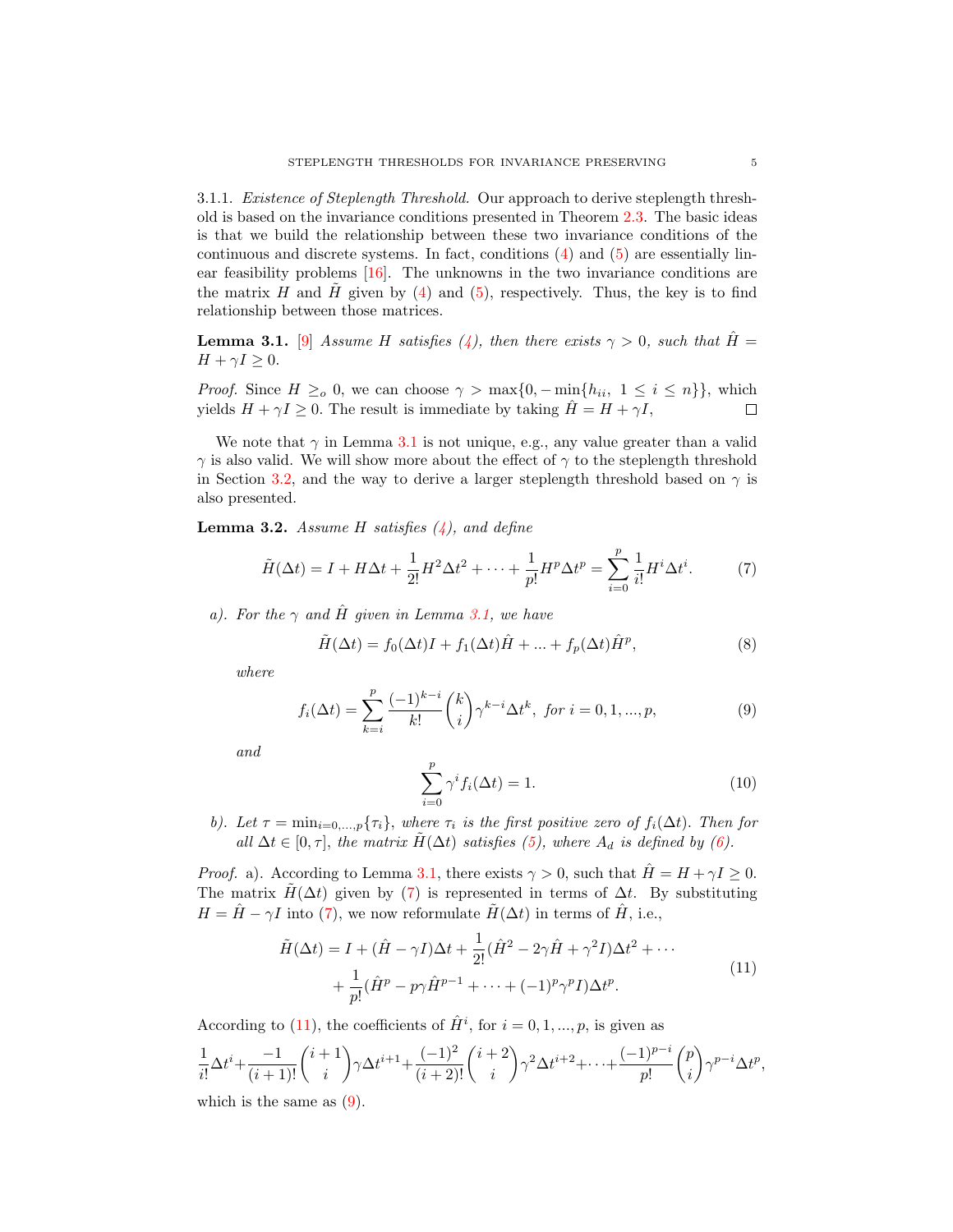We note that  $\sum_{i=0}^{p} \gamma^{i} f_i(\Delta t)$  is equivalent to replacing I and  $\hat{H}$  in [\(8\)](#page-4-4) by 1 and  $\gamma$ , respectively. Then, according to [\(11\)](#page-4-2), we have

<span id="page-5-0"></span>
$$
\sum_{i=0}^{p} \gamma^{i} f_{i}(\Delta t) = \sum_{i=0}^{p} \frac{1}{i!} (\gamma \Delta t)^{i} \sum_{k=0}^{i} (-1)^{k} {i \choose k}.
$$
 (12)

For  $i > 0$ , we have  $\sum_{k=0}^{i} (-1)^k {i \choose k} = (x-1)^i |_{x=1} = 0$ , implying that the right hand side of  $(12)$  equals to 1, thus  $(10)$  follows immediately.

b). We note that for every i the first term of  $f_i(\Delta t)$  given as in [\(9\)](#page-4-3) is  $\frac{1}{i!}\Delta t^i$ . Then we can write

<span id="page-5-4"></span>
$$
f_i(\Delta t) = \frac{\Delta t^i}{i!} \left( 1 + \mathcal{O}(\Delta t) \right). \tag{13}
$$

Thus, we have that there exists a  $\tau_i > 0$ , i.e., the first positive zero of  $f_i(\Delta t)$ , where  $\tau_i$  may be infinity, such that  $f_i(\Delta t) \geq 0$  for all  $\Delta t \in [0, \tau_i]$ . Then we let

<span id="page-5-1"></span>
$$
\tau = \min_{i=0,1,\dots,p} \{\tau_i\},\tag{14}
$$

thus we have  $f_i(\Delta t) \geq 0$  for all  $\Delta t \in [0, \tau]$  and  $i = 0, 1, ..., p$ . According to [\(8\)](#page-4-4), and by noting that  $\hat{H}^i \geq 0$  for any  $i = 1, 2, ..., p$ , we have that  $\tilde{H}(\Delta t) \geq 0$  for all  $\Delta t \in [0, \tau]$ , where  $\tau$  is defined by [\(14\)](#page-5-1). Thus, we have proved that the first condition in [\(5\)](#page-2-3) is satisfied.

By recursively using  $HG = GA_c$ , for any *i*, we have

<span id="page-5-2"></span>
$$
H^{i}G = H^{i-1}(HG) = H^{i-1}GA_c = H^{i-2}(HG)A_c = H^{i-2}GA_c^2 = \dots = GA_c^i.
$$
 (15)

Then, according to  $(15)$ , and substituting  $(7)$  and  $(6)$ , we have

$$
\tilde{H}(\Delta t)G = \sum_{i=0}^{p} \frac{1}{i!} H^{i} G \Delta t^{i} = \sum_{i=0}^{p} \frac{1}{i!} G A^{i} \Delta t^{i} = G \sum_{i=0}^{p} \frac{1}{i!} A^{i} \Delta t^{i} = G A_{d}.
$$

Thus, we have proved that the second condition in [\(5\)](#page-2-3) is satisfied.

Since H satisfies [\(4\)](#page-2-2), we have  $Hb \leq 0$ . Also, note that  $H = \hat{H} - \gamma I$ , thus we have  $(\hat{H} - \gamma I)b \leq 0$ , i.e.,  $\frac{\hat{H}}{\gamma}b \leq b$ . Since  $\frac{\hat{H}}{\gamma} \geq 0$ , we have

<span id="page-5-3"></span>
$$
\left(\frac{\hat{H}}{\gamma}\right)^i b \le b, \text{ i.e., } \hat{H}^i b \le \gamma^i b, \text{ for any } i = 1, 2, ..., p. \tag{16}
$$

Then, according to  $(16)$  and  $(10)$ , we have

$$
\tilde{H}_{\Delta t}b = (f_0(\Delta t)I + f_1(\Delta t)\hat{H} + \dots + f_p(\Delta t)\hat{H}^p)b
$$
\n
$$
\leq (f_0(\Delta t) + \gamma f_1(\Delta t) + \dots + \gamma^p f_p(\Delta t))b
$$
\n
$$
\leq b.
$$

Thus, we have proved that the third condition in [\(5\)](#page-2-3) is satisfied. The proof is complete.  $\Box$ 

Lemma [3.2](#page-4-6) presents an important relationship between the two matrices  $H$  and  $H$  corresponding to the continuous and discrete systems invariance conditions. This relationship is explicitly represented in [\(7\)](#page-4-1), which is derived from the Taylor approximation [\(6\)](#page-3-3). According to Lemma [3.2](#page-4-6) and Theorem [2.3,](#page-2-1) we have the following theorem.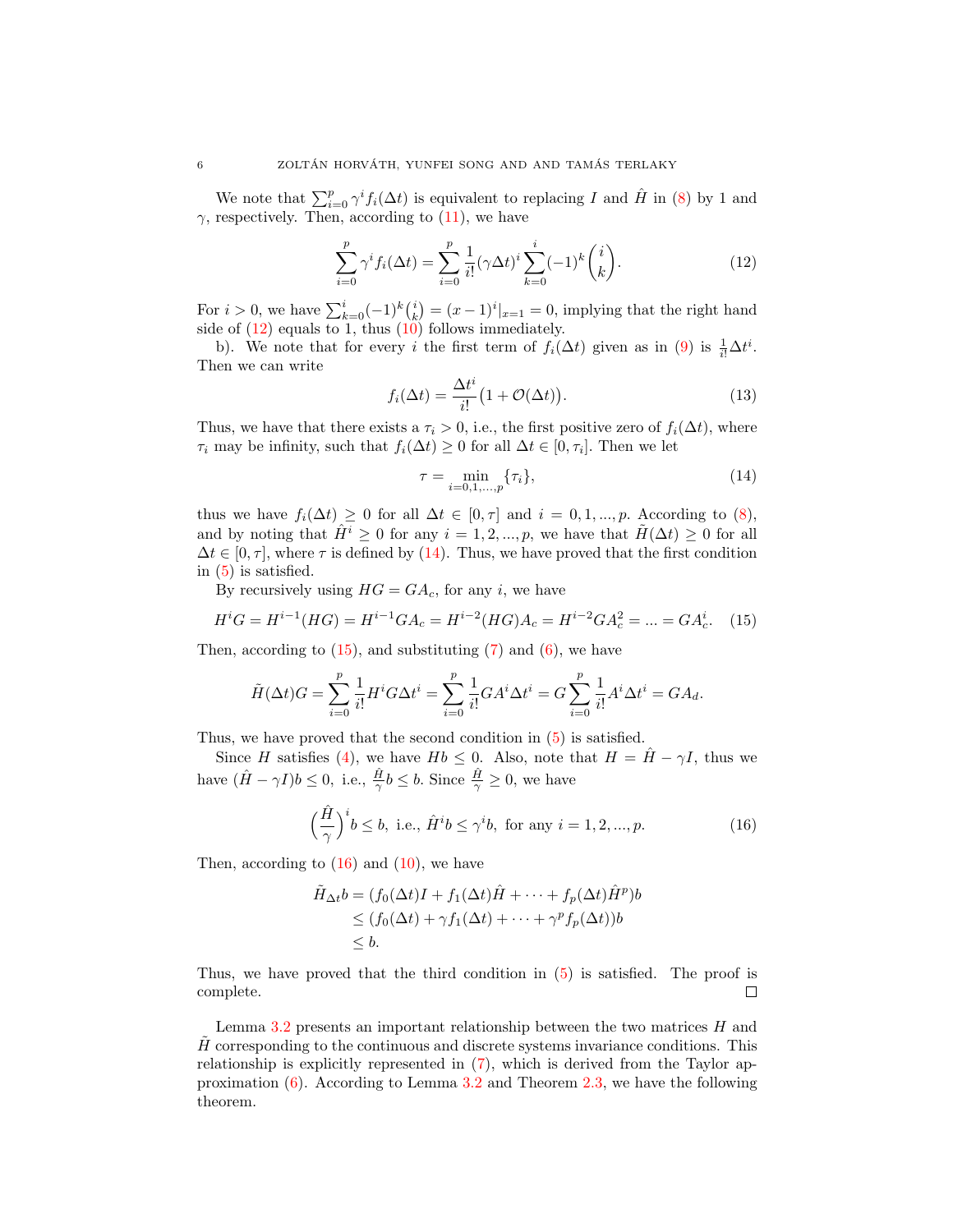<span id="page-6-0"></span>**Theorem 3.3.** Assume a polyhedron  $P$  be given as in [\(3\)](#page-2-0) is an invariant set for the continuous system  $(1)$ , and a Taylor approximation type discretization method [\(6\)](#page-3-3) is applied to the continuous system [\(1\)](#page-0-0). Then, the steplength threshold  $\tau > 0$ as given in Lemma [3.2](#page-4-6) is a valid steplength threshold for invariance preserving for the given Taylor approximation type discretization method  $(6)$  on  $P$ .

According to the proof of Lemma [3.2,](#page-4-6) we have that a valid  $\tau$  requires  $f_i(\Delta t) \geq 0$ for all  $\Delta t \in [0, \tau]$  and all  $i = 0, 1, ..., p$ , where  $f_i(\Delta t)$  given as [\(9\)](#page-4-3). Since each  $f_i(\Delta t)$ can be represented in the form of  $(13)$ , the following corollary is immediate.

**Corollary 1.** The value of  $\tau$  given in Theorem [3.3](#page-6-0) (or Lemma [3.2\)](#page-4-6) is a valid steplength threshold for invariance preserving on P for the Taylor approximation type discretization methods [\(6\)](#page-3-3). To compute  $\tau$ , one needs to find the first positive zeros of finitely many polynomial functions in the form

<span id="page-6-6"></span>
$$
f(\Delta t) = 1 + \alpha_1 \Delta t + \alpha_2 \Delta t^2 + \dots + \alpha_q \Delta t^q, \ \alpha_q \neq 0,
$$
 (17)

where  $\alpha_1, \alpha_2, ..., \alpha_q \in \mathbb{R}$  and  $q \in \mathbb{N}$ .

In fact, Lemma  $3.2$  can be extended to a more general case for polynomial approximation rather than Taylor type discretization methods.

**Theorem 3.4.** Assume H satisfies  $(4)$ , and define

<span id="page-6-1"></span>
$$
\tilde{H}(\Delta t) = I + \sigma_1 H \Delta t + \sigma_2 H^2 \Delta t^2 + \dots + \sigma_p H^p \Delta t^p = \sum_{i=0}^p \sigma_i H^i \Delta t^i.
$$
 (18)

a). For the  $\gamma$  and  $\hat{H}$  given in Lemma [3.1,](#page-4-0) we have

<span id="page-6-4"></span>
$$
\tilde{H}(\Delta t) = f_0(\Delta t)I + f_1(\Delta t)\hat{H} + \dots + f_p(\Delta t)\hat{H}^p,
$$
\n(19)

where

<span id="page-6-3"></span>
$$
f_i(\Delta t) = \sum_{k=i}^p (-1)^{k-i} \sigma_k \binom{k}{i} \gamma^{k-i} \Delta t^k, \text{ for } i = 0, 1, ..., p,
$$
 (20)

and

<span id="page-6-5"></span>
$$
\sum_{i=0}^{p} \gamma^{i} f_{i}(\Delta t) = 1.
$$
\n(21)

b). Let  $\tau = \min_{i=0,\dots,p} \{\tau_i\}$ , where  $\tau_i$  is the first positive zero of  $f_i(\Delta t)$ . Then for all  $\Delta t \in [0, \tau]$ , the matrix  $\tilde{H}(\Delta t)$  satisfies [\(5\)](#page-2-3), where  $A_d$  is defined by [\(6\)](#page-3-3).

*Proof.* a). According to Lemma [3.1,](#page-4-0) there exists a  $\gamma > 0$ , such that  $H = H + \gamma I \geq 0$ . The matrix  $H(\Delta t)$  given by [\(18\)](#page-6-1) is represented in terms of  $\Delta t$ . By substituting  $H = \hat{H} - \gamma I$  into [\(18\)](#page-6-1), we now reformulate  $\tilde{H}(\Delta t)$  in terms of  $\hat{H}$ , i.e.,

$$
\tilde{H}(\Delta t) = I + \sigma_1 (\hat{H} - \gamma I) \Delta t + \sigma_2 (\hat{H}^2 - 2\gamma \hat{H} + \gamma^2 I) \Delta t^2 + \cdots \n+ \sigma_p (\hat{H}^p - p\gamma \hat{H}^{p-1} + \cdots + (-1)^p \gamma^p I) \Delta t^p.
$$
\n(22)

<span id="page-6-2"></span>According to [\(22\)](#page-6-2), the coefficient of  $\hat{H}^i$ , for  $i = 0, 1, ..., p$ , is given as

$$
\sigma_i \Delta t^i - \sigma_{i+1} \binom{i+1}{i} \gamma \Delta t^{i+1} + \sigma_{i+2} \binom{i+2}{i} \gamma^2 \Delta t^{i+2} + \dots + (-1)^{p-i} \sigma_p \binom{p}{i} \gamma^{p-i} \Delta t^p,
$$
\nwhich is the same as (20).

which is the same as  $(20)$ .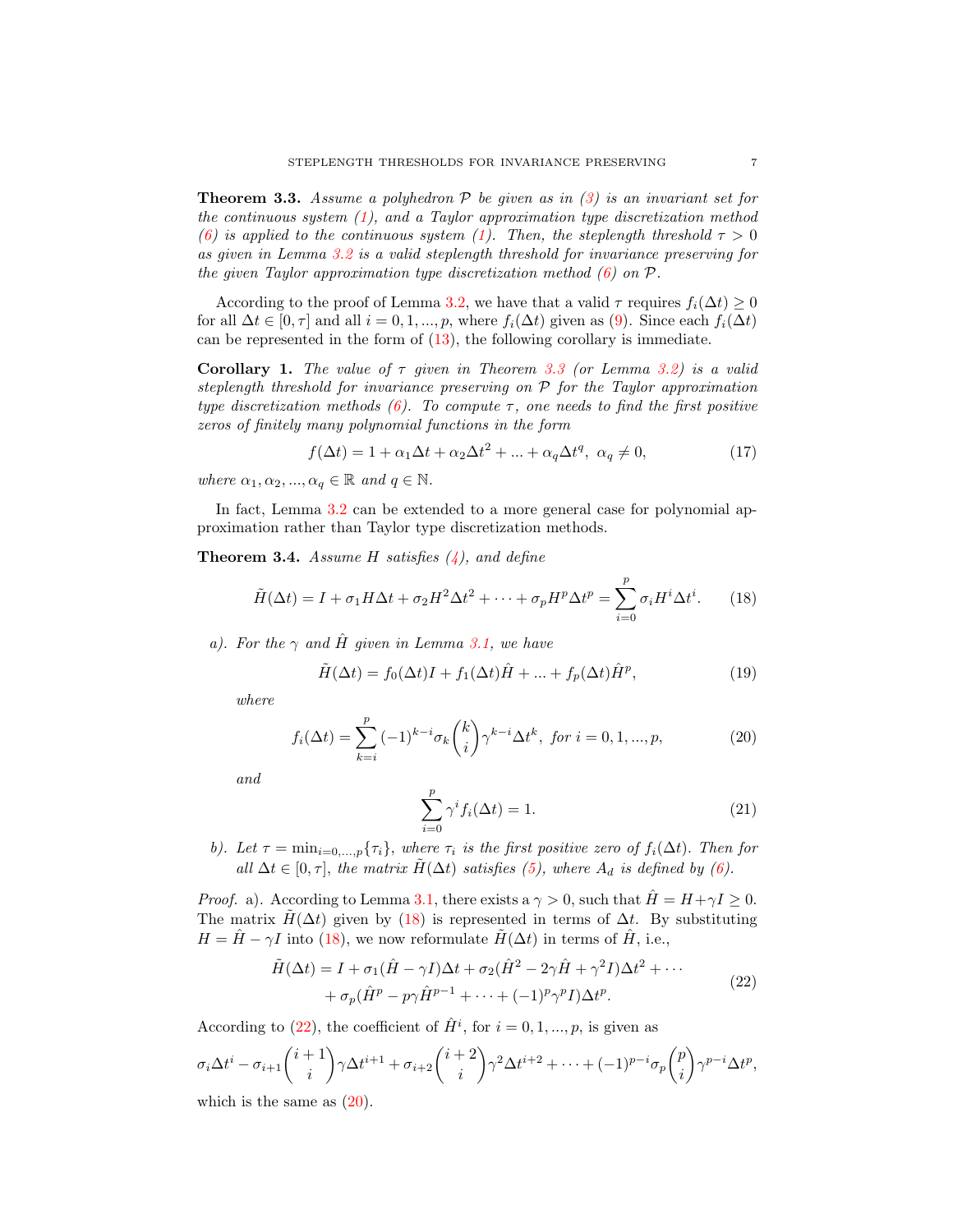We note that  $\sum_{i=0}^{p} \gamma^{i} f_{i}(\Delta t)$  is equivalent to replacing I and  $\hat{H}$  by 1 and  $\gamma$ , respectively, in  $(19)$ . Then, according to  $(22)$ , we have

<span id="page-7-0"></span>
$$
\sum_{i=0}^{p} \gamma^{i} f_{i}(\Delta t) = \sum_{i=0}^{p} \alpha_{i} (\gamma \Delta t)^{i} \sum_{k=0}^{i} (-1)^{k} {i \choose k}.
$$
 (23)

For  $i > 0$ , we have  $\sum_{k=0}^{i} (-1)^k {i \choose k} = (x-1)^i |_{x=1} = 0$ , implying that the right hand side of  $(23)$  equals to 1, thus  $(21)$  follows immediately.

The proof for Part b) is the same as the one presented for Part b) in Lemma [3.2,](#page-4-6) thus we are not presenting here.  $\Box$ 

<span id="page-7-3"></span>3.1.2. Compute Steplength Threshold. We now consider the value of  $\tau$ , i.e., the steplength threshold. In this section, we present an algorithm to numerically compute  $\tau$ . In particular, this algorithm aims to find the first positive zero of a polynomial function in the form of [\(17\)](#page-6-6).

<span id="page-7-1"></span>**Lemma 3.5.** Let  $f(\Delta t)$  be given as in [\(17\)](#page-6-6). There exists a  $\tau^* > 0$ , such that  $f(\Delta t) \geq 0$  for all  $\Delta t \in [0, \tau^*].$ 

*Proof.* Since  $f(0) = 1 > 0$ , and  $f(\Delta t)$  is a continuous function, the lemma is immediate. П

Let  $f(\Delta t)$  be given as in [\(17\)](#page-6-6). If  $\alpha_1, \alpha_2, ..., \alpha_q \geq 0$ , then  $f(\Delta t) \geq 0$  for all  $\Delta t \geq 0$ , which implies  $\tau^* = \infty$  in Lemma [3.5.](#page-7-1) Also, since  $f(\Delta t)$  is dominated by  $\alpha_q \Delta t^q$  for  $\Delta t \gg 1$ , we have that  $\tau^* = \infty$  implies  $\alpha_q > 0$ . Therefore, the largest  $\tau^*$  that satisfies Lemma [3.5](#page-7-1) is the first positive zero of  $f(\Delta t)$ , otherwise, we have  $\tau^* = \infty$ . In fact, we can find a predicted large  $t^* > 0$ , such that if there is no zeros of  $f(\Delta t)$  in  $[0, t^*]$ , then we have  $\tau^* = \infty$ . Note that this case only occurs when  $\alpha_q \Delta t^q$  dominates  $f(\Delta t)$ . This is presented in the following lemma.

<span id="page-7-2"></span>**Lemma 3.6.** Let  $f(\Delta t)$  be given as in [\(17\)](#page-6-6) and  $\alpha_q > 0$ . Let  $\alpha^* = \max\{1, |\alpha_1|, |\alpha_2|, |\alpha_3|, |\alpha_4|, |\alpha_5|, |\alpha_6|, |\alpha_7|, |\alpha_8|, |\alpha_9|, |\alpha_9|, |\alpha_9|, |\alpha_9|, |\alpha_1|, |\alpha_2|, |\alpha_4|, |\alpha_5|, |\alpha_6|, |\alpha_7|, |\alpha_8|, |\alpha_9|, |\alpha_9|, |\alpha_1|, |\alpha_2|, |\alpha_4|, |\alpha$  $\ldots, |\alpha_{q-1}|\}$  and  $t^* = \frac{\alpha^*}{\alpha_q}$  $\frac{\alpha^*}{\alpha_q}+1$ . Then if  $f(\Delta t)$  has no real zero in  $[0,t^*]$ , then  $f(\Delta t)>0$ for all  $\Delta t > 0$ .

*Proof.* Since  $f(\Delta t)$  has no real zero in  $[0, t^*]$ , we have  $f(\Delta t) > 0$  on  $[0, t^*]$ . Thus, we only need to prove the following holds:

$$
\alpha_q \Delta t^q > |1 + \alpha_1 \Delta t + \alpha_2 \Delta t^2 + \dots + \alpha_{q-1} \Delta t^{q-1}|, \text{ for all } \Delta t \in (t^*, \infty].
$$
  
Note that  $t^* = \frac{\alpha^*}{\alpha_q} + 1$  implies  $\alpha_q = \frac{\alpha^*}{t^*-1} > \frac{\alpha^*}{\Delta t - 1}$  for all  $\Delta t \in (t^*, \infty]$ . Then we have  

$$
|1 + \alpha_1 \Delta t + \alpha_2 \Delta t^2 + \dots + \alpha_{q-1} \Delta t^{q-1}| \le \alpha^*(1 + \Delta t + \Delta t^2 + \dots + \Delta t^{q-1})
$$

$$
= \alpha^* \frac{\Delta t^q - 1}{\Delta t - 1} < \alpha_q (\Delta t^q - 1) < \alpha_q \Delta t^q.
$$
The proof is complete.

The proof is complete.

In fact, the value  $t^*$  given in Lemma  $3.6$  can be considered as one of the termination criteria of the algorithm to find the first positive zero of  $f(\Delta t)$ , where  $f(\Delta t)$ is defined as  $(17)$ .

The Sturm sequence  $\{s_i(t)\}\$  of  $f(t)$  and the Sturm Theorem presented in the following definition play a key role in our algorithm. The Sturm Theorem aims to give the number of real zeros of a univariate polynomial function in an interval by using the property of Sturm sequence on the end points of the interval.

$$
\mathcal{L}_{\mathcal{L}}
$$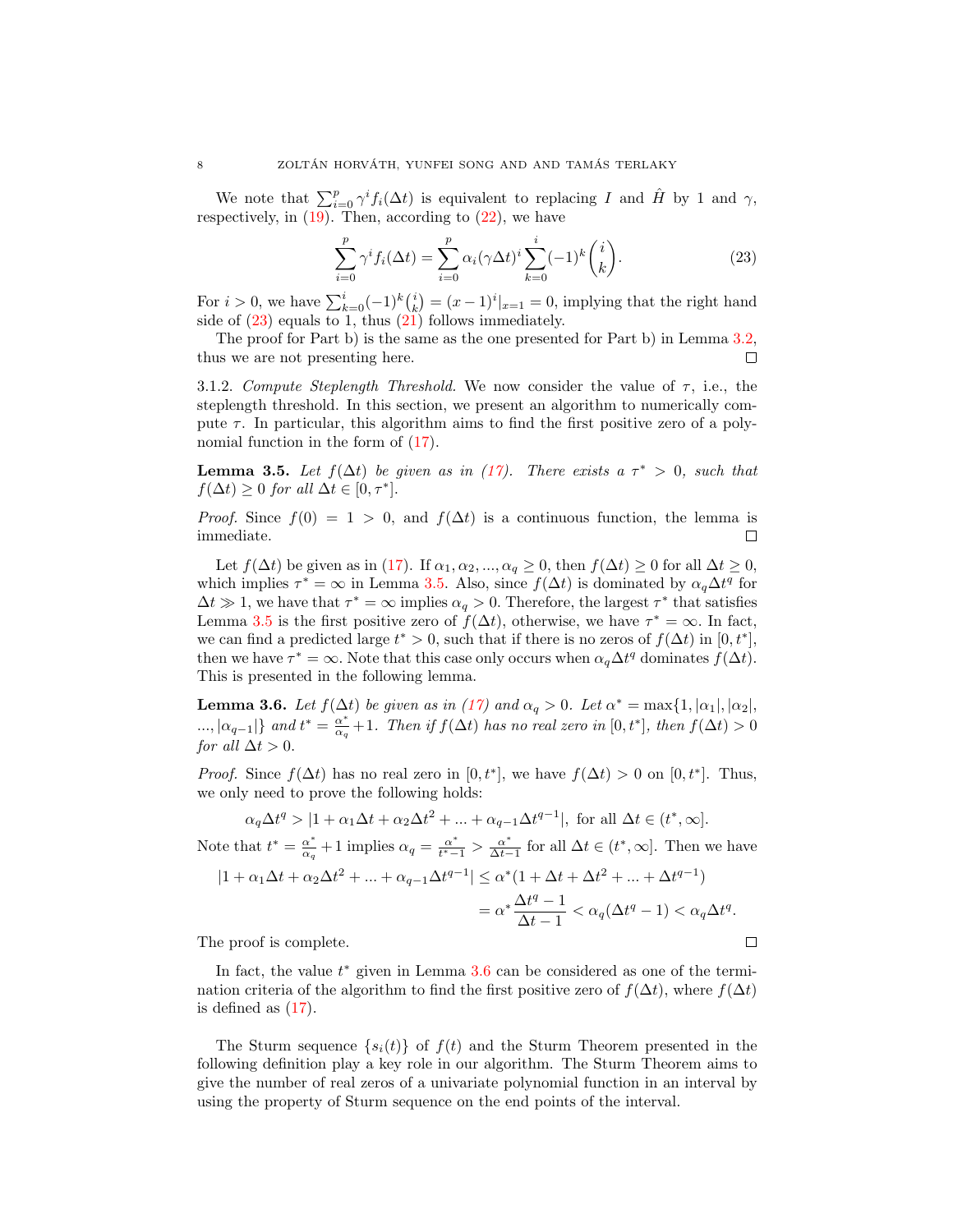**Definition 3.7.** [\[19\]](#page-15-14) Let  $f(t)$  be a univariate polynomial function. The **Sturm** sequence  $\{s_i(t)\}\$ ,  $i=1,2,\dots$ , of  $f(t)$  is defined as

$$
s_0(t) = f(t), \ s_1(t) = s'(t), \ s_j(t) = -rem(s_{i-2}(t), s_{i-1}(t)), i \ge 2,
$$

where  $s_i(t)$  is the negative of the remainder on division of  $s_{i-2}(t)$  by  $s_{i-1}(t)$ .

For the sake of simplicity, we introduce the following definition and notation, which are used in the statement of the Sturm Theorem.

**Definition 3.8.** For a sequence  $\{\nu_i\}, i = 1, 2, ..., q$ , the number of sign changes, denoted by  $\#\{\nu_i\}$ , is the number of the times of the signs change (zeros are ignored) from  $\nu_1$  to  $\nu_q$ .

For example, if a sequence is given as  $\{\nu_i\} = \{1, 0, 3, -2, 0, 2, -1, 0, -3\}$ , then the signs of the sequence are  $\{+, 0, +, -, 0, +, -, 0, -\}$ . By eliminating all zeros, we have  $\{+, +, -, +, -, -\}$ , which has 3 sign changes, i.e.,  $\#\{\nu_i\} = 3$ .

<span id="page-8-0"></span>**Theorem 3.9.** [\[19\]](#page-15-14) (Sturm Theorem) Let  $f(t)$  be a univariate polynomial function. If  $\alpha < \beta$  and  $f(\alpha)$ ,  $f(\beta) \neq 0$ . Then the number of distinct real zeros of  $f(t)$ in the interval  $[\alpha, \beta]$  is equal to  $|\# \{s_i(\alpha)\} - \# \{s_i(\beta)\}\|$ , where  $\{s_i(t)\}\$ is the Sturm sequence of  $f(t)$ .

According to Lemma [3.6](#page-7-2) and Theorem [3.9,](#page-8-0) we now propose our algorithm to numerically find the first positive zero of  $f(\Delta t)$  where  $f(\Delta t)$  is defined as [\(17\)](#page-6-6). Let us denote  $\#f[\delta]$  the number of positive zeros of  $f(\Delta t)$  at interval  $[0, \delta]$ . The value of  $\#f[\delta]$  can be computed by Sturm Theorem [3.9.](#page-8-0) The basic idea in our algorithm is by using the bisection method to shrink the interval, which contains the first positive zero of  $f(t)$ , by 2 in each iteration. Our algorithm is presented as follows.

Step 0: [Initial Inputs]: Set  $t^{\circ} = 1$ . Iterate  $t^{\circ} = \frac{t^{\circ}}{2}$  $u_2^{\circ}$  until  $\# f[t^{\circ}] = 0$ . Let  $t^*$ be given as in Lemma [3.6.](#page-7-2)

- **Step 1: [Initial Setting]:** Set  $t_l = t^{\circ}$ ,  $t_r = t^*$ , and  $\epsilon$  be the precision.
- Step 2: [Termination 1]: If  $\#f[t_r] = 0$ , then  $\tau = \infty$ .
- Step 3: [Termination 2]: If  $\# f[t_r] = 1$  and  $f(t_r) = 0$ , then  $\tau = t^*$ .
- **Step 4: [Bisection Method]:** Set  $t_m = \frac{t_l + t_r}{2}$ .
	- Repeat until  $|t_l t_r| < \epsilon$ :
	- [Termination 3] If  $\#f[t_m] = 1$  and  $f(t_m) = 0$ , then  $\tau = t_m$ .
	- [Update  $t_r$ ] If  $\#f[t_m] = 1$  and  $f(t_m) \neq 0$ , or  $\#f[t_m] > 1$ , then set  $t_r = t_m$ .
	- [Update  $t_l$ ] If  $\# f[t_m] = 0$ , then set  $t_l = t_m$ . End

**Step 5: [Termination 4]:** If Step 4 is terminated at  $|t_l - t_r| < \epsilon$ , then  $\tau = t_l$ .

The correctness of the termination condition in Step 2 is ensured by Lemma [3.6.](#page-7-2) If neither of the termination conditions in Step 2 and 3 are satisfied, then it means that the first positive zero of  $f(t)$  exists and is located in the interval  $(t_l, t_r)$ . The second case in Step 4 means that the first positive zero of  $f(t)$  is located in the interval  $(t_l, t_m)$ . Analogously, the third case in Step 4 means that the first positive zero of  $f(t)$  is located in the interval  $(t_m, t_r)$ . In Step 5, we conclude that the first positive zero of  $f(t)$  is located in the interval  $(t_l, t_r)$ . Recall that we are interested to find a value  $\tau$ , such that  $f(t) \geq 0$  for all  $[0, \tau]$ , thus we return  $t_l$ , i.e., the left end of the interval.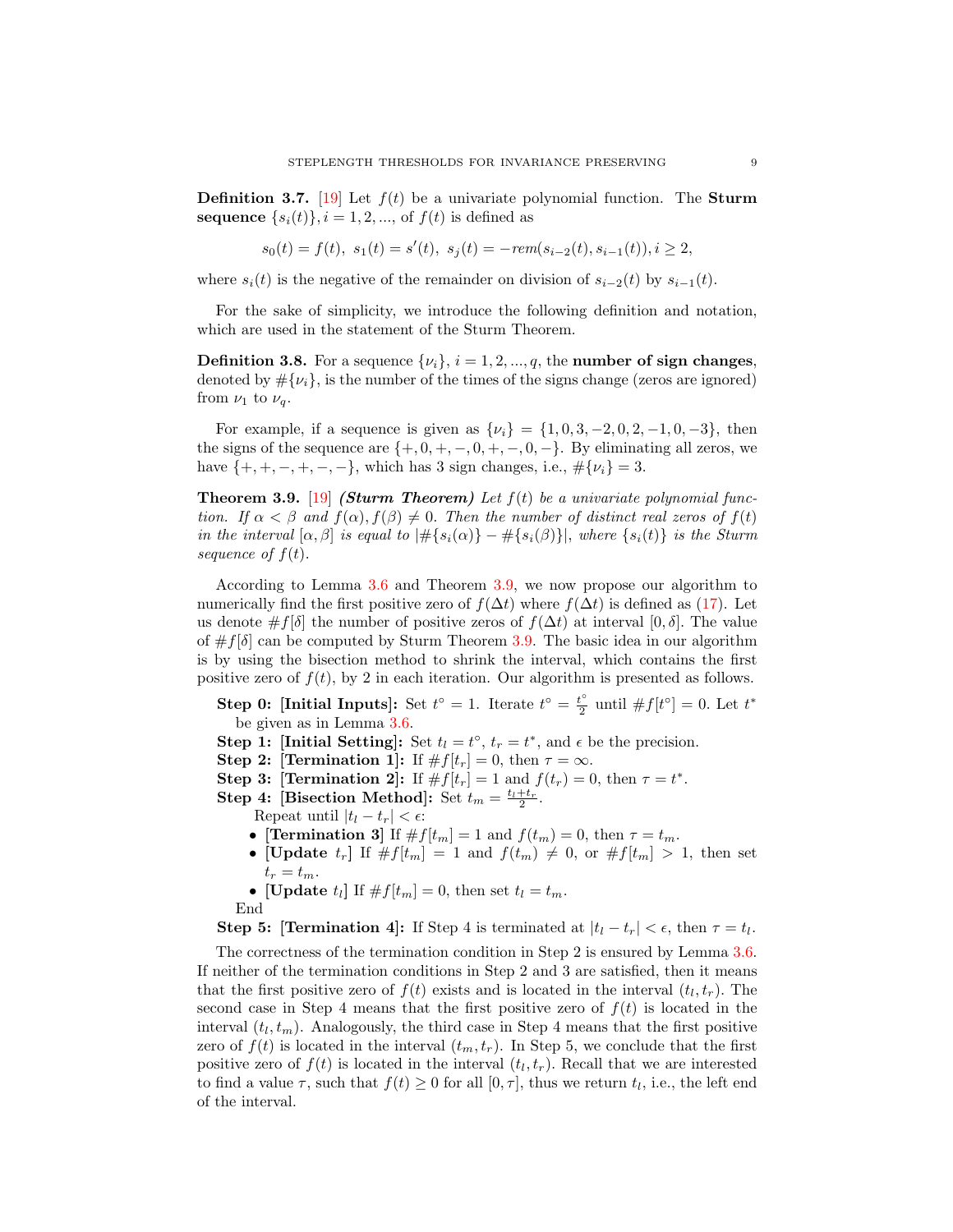**Remark 1.** If all coefficients  $\sigma_i \geq 0$  for  $i = 1, 2, ..., p$  in [\(18\)](#page-6-1), then the algorithm is also applicable to compute a valid steplength threshold for invariance preserving for the polynomial approximation [\(18\)](#page-6-1).

<span id="page-9-0"></span>3.2. Rational Function Type Discretization Methods. The previous discussion is mainly about a steplength threshold for invariance preserving for a Taylor approximation type discretization methods as specified in [\(6\)](#page-3-3). In this section, we consider more general discretization methods, which are refereed to as the rational function type discretization methods. To be specific, these discretization methods applying to the continuous system yield the discrete system

<span id="page-9-2"></span>
$$
x_{k+1} = r(A_c \Delta t) x_k,\tag{24}
$$

where  $r(t): \mathbb{R} \to \mathbb{R}$  is a rational function defined as

<span id="page-9-1"></span>
$$
r(t) = \frac{g(t)}{h(t)} = \frac{\lambda_0 + \lambda_1 t + \dots + \lambda_p t^p}{\mu_0 + \mu_1 t + \dots + \mu_q t^q},
$$
\n(25)

where  $\lambda_0, \lambda_1, ..., \lambda_p \in \mathbb{R}, \mu_0, \mu_1, ..., \mu_q \in \mathbb{R}, \text{ and } p, q \in \mathbb{N}.$  It is clear that Taylor approximation type discretization methods belong to this type. Some implicit methods are also in this type, e.g., the backward Euler method, Lobatto methods  $[7]$ , etc.

<span id="page-9-5"></span>**Definition 3.10.** [\[8\]](#page-15-16) Let  $r(t)$  be given as in [\(25\)](#page-9-1), and let M be a matrix. Assume  $h(M)$  is nonsingular, then

$$
r(M) := (h(M))^{-1}g(M) = g(M)(h(M))^{-1}.
$$
\n(26)

3.2.1. Existence of Steplength Threshold. In this subsection, our analysis uses the so called radius of absolute monotonicity of a function.

**Definition 3.11.** [\[17\]](#page-15-17) Let  $r(t) : \mathbb{R} \to \mathbb{R}$ . If  $\rho = \max\{\kappa | r^{(i)}(t) \geq 0 \text{ for all } i =$ 1, 2, ..., and  $t \in [-\kappa, 0]$ , where  $r^{(i)}(t)$  is the i<sup>th</sup> derivative of  $r(t)$ , then  $\rho$  is called the radius of absolute monotonicity of  $r(t)$ .

The radius of absolute monotonicity of a function is extensively used in the analysis of positivity, monotonicity, and contractivity of discretization methods for ordinary differential equations, see e.g., [\[10,](#page-15-9) [14,](#page-15-18) [17\]](#page-15-17).

<span id="page-9-6"></span>**Theorem 3.12.** Assume r(t) is a rational function with  $r(0) = 1$ . Let  $\rho$  be the radius of absolute monotonicity of  $r(t)$ . Assume a polyhedron  $\mathcal P$  be given as in  $(3)$  is an invariant set for the continuous system  $(1)$ , and the rational function type discretization method given as in  $(24)$  is applied to the continuous system [\(1\)](#page-0-0). Then  $\tau = \frac{\rho}{\gamma}$ , where  $\gamma$  is given in Lemma [3.1,](#page-4-0) is a valid steplength threshold for invariance preserving of the rational function type discretization method given as in  $(24)$  on  $\mathcal{P}$ .

Proof. The framework of this proof is similar to the one presented for Lemma [3.2.](#page-4-6) Since  $P$  is an invariant set for the continuous system, according to Theorem [2.3](#page-2-1) and Lemma [3.1,](#page-4-0) there exists an H, and  $\gamma > 0$ , such that

<span id="page-9-4"></span>
$$
H + \gamma I \ge 0, \ HG = GA_c, \text{ and } Hb \le 0.
$$
 (27)

Then, according to Theorem [2.3,](#page-2-1) to ensure  $P$  is also an invariant set for the discrete system, we need to prove that there exists an  $\tilde{H}(\Delta t) \in \mathbb{R}^{m \times m}$ , such that

<span id="page-9-3"></span>
$$
\tilde{H}(\Delta t) \ge 0, \ \tilde{H}(\Delta t)G = Gr(A\Delta t), \text{ and } \tilde{H}(\Delta t)b \le b. \tag{28}
$$

Let  $\tilde{H}(\Delta t) = r(H\Delta t)$ . Now we prove that  $\tilde{H}(\Delta t)$  satisfies [\(28\)](#page-9-3).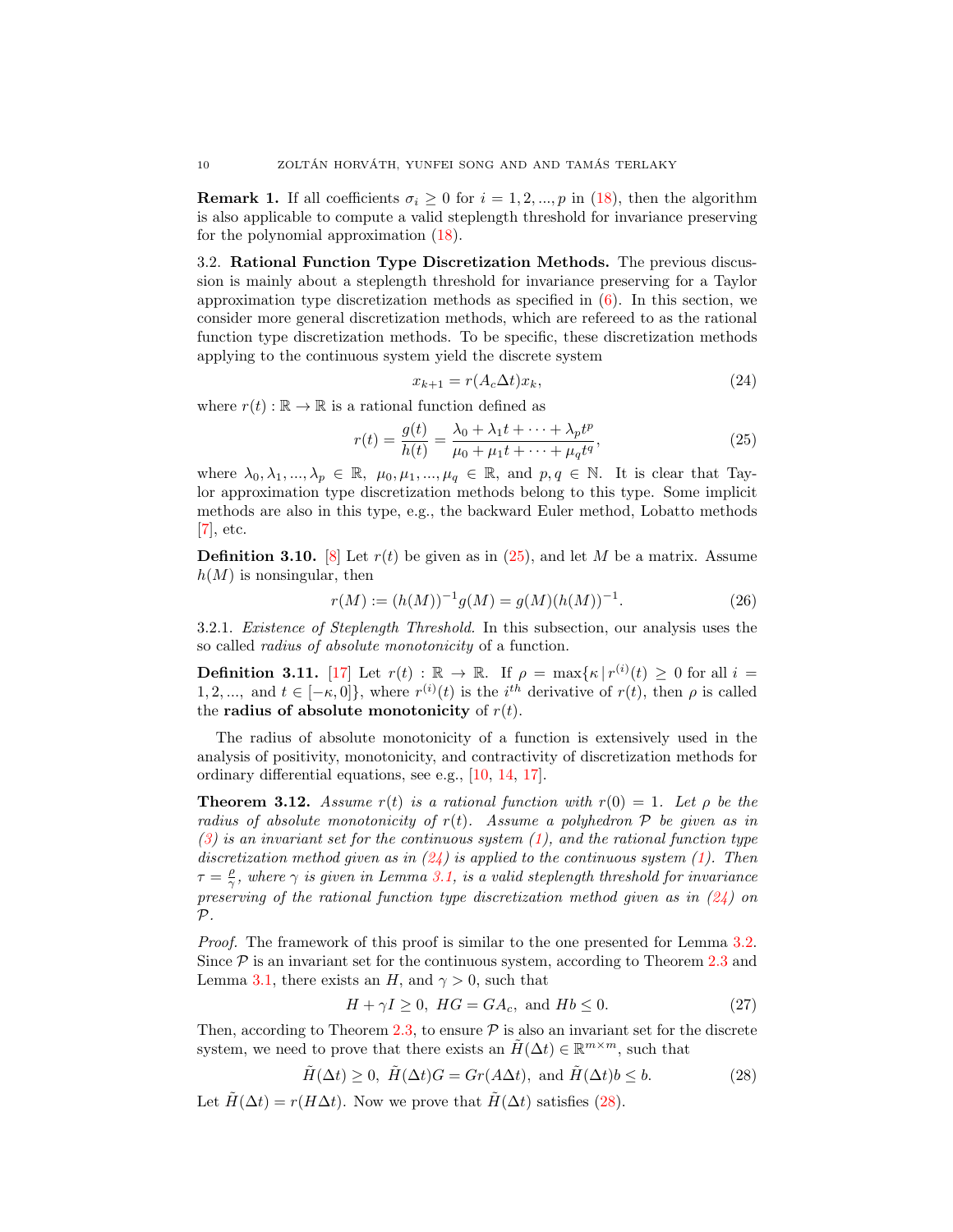For the first condition in [\(28\)](#page-9-3), we use the Taylor expansion of  $r(t)$  at the value  $-\rho$  as

<span id="page-10-0"></span>
$$
r(t) = \sum_{i=0}^{\infty} \frac{r^{(i)}(-\rho)}{i!} (t+\rho)^i.
$$
 (29)

By substituting  $t = H\Delta t$  into [\(29\)](#page-10-0) we have

<span id="page-10-1"></span>
$$
\tilde{H}(\Delta t) = r(H\Delta t) = \sum_{i=0}^{\infty} \frac{r^{(i)}(-\rho)}{i!} (H\Delta t + \rho I)^i = \sum_{i=0}^{\infty} \frac{r^{(i)}(-\rho)}{i!} (\Delta t)^i \left(H + \frac{\rho}{\Delta t} I\right)^i.
$$
\n(30)

Since  $\rho$  is the radius of absolute monotonicity of  $r(t)$ , we have  $\frac{r^{(i)}(-\rho)}{i!} \geq 0$  for all i. Also, according to [\(27\)](#page-9-4), and  $\Delta t \leq \frac{\rho}{\gamma}$ , i.e.,  $\frac{\rho}{\Delta t} \geq \gamma$ , so we have  $H + \frac{\rho}{\Delta t} I \geq H + \gamma I \geq 0$ . Then we have  $(H + \frac{\rho}{\Delta t}I)^i \geq 0$  for all *i*. According to [\(30\)](#page-10-1), we have  $\tilde{H}(\Delta t) \geq 0$  for  $\Delta t \leq \frac{\rho}{\gamma}$ , thus the first condition in [\(28\)](#page-9-3) is satisfied.

For the second condition in [\(28\)](#page-9-3), according to Definition [3.10,](#page-9-5) the second con-dition in [\(28\)](#page-9-3) can be rewritten as  $(h(H\Delta t))^{-1}g(H\Delta t)G = Gg(A_c\Delta t)(h(A_c\Delta t))^{-1}$ , i.e.,

<span id="page-10-4"></span>
$$
g(H\Delta t)Gh(A_c\Delta t) = h(H\Delta t)Gg(A_c\Delta t). \tag{31}
$$

<span id="page-10-2"></span>According to [\(25\)](#page-9-1), we have

$$
h(H\Delta t)Gg(A_c\Delta t) = \sum_{i=1}^{p} \sum_{j=1}^{q} \lambda_i \mu_j H^i G H^j \Delta t^{i+j},
$$
  

$$
g(H\Delta t)Gh(A_c\Delta t) = \sum_{j=1}^{q} \sum_{i=1}^{p} \lambda_i \mu_j H^j G H^i \Delta t^{i+j}.
$$
 (32)

By recursively using  $HG = GA_c$ , for any *i*, *j*, we have

<span id="page-10-3"></span>
$$
H^{i}GA_{c}^{j} = GA_{c}^{i+j} = H^{i+j}G = H^{j}GA_{c}^{i}.
$$
\n(33)

According to  $(32)$  and  $(33)$ , we have that  $(31)$  is true, i.e., the second condition  $(28)$ is satisfied.

For the third condition in [\(28\)](#page-9-3) we have

$$
\tilde{H}(\Delta t)b = r(H\Delta t)b = \sum_{i=0}^{\infty} \frac{r^{(i)}(-\rho)}{i!} (H\Delta t + \rho I)^{i}b
$$
\n
$$
= \sum_{i=0}^{\infty} \frac{r^{(i)}(-\rho)}{i!} (H\Delta t + \rho I)^{i-1} (H\Delta t + \rho I)b
$$
\n
$$
\leq \sum_{i=0}^{\infty} \frac{r^{(i)}(-\rho)}{i!} (H\Delta t + \rho I)^{i-1} \rho b \leq \sum_{i=0}^{\infty} \frac{r^{(i)}(-\rho)}{i!} \rho^{i} b = r(0)b = b.
$$

Thus, the third condition in [\(28\)](#page-9-3) is also satisfied. The proof is complete.

The assumption  $r(0) = 1$  in Theorem [3.12](#page-9-6) is a fundamental condition for most discretization methods. This is since the steplength  $\Delta t = 0$ , yielding that the coefficient matrix of the discrete system is the identity matrix.

 $\Box$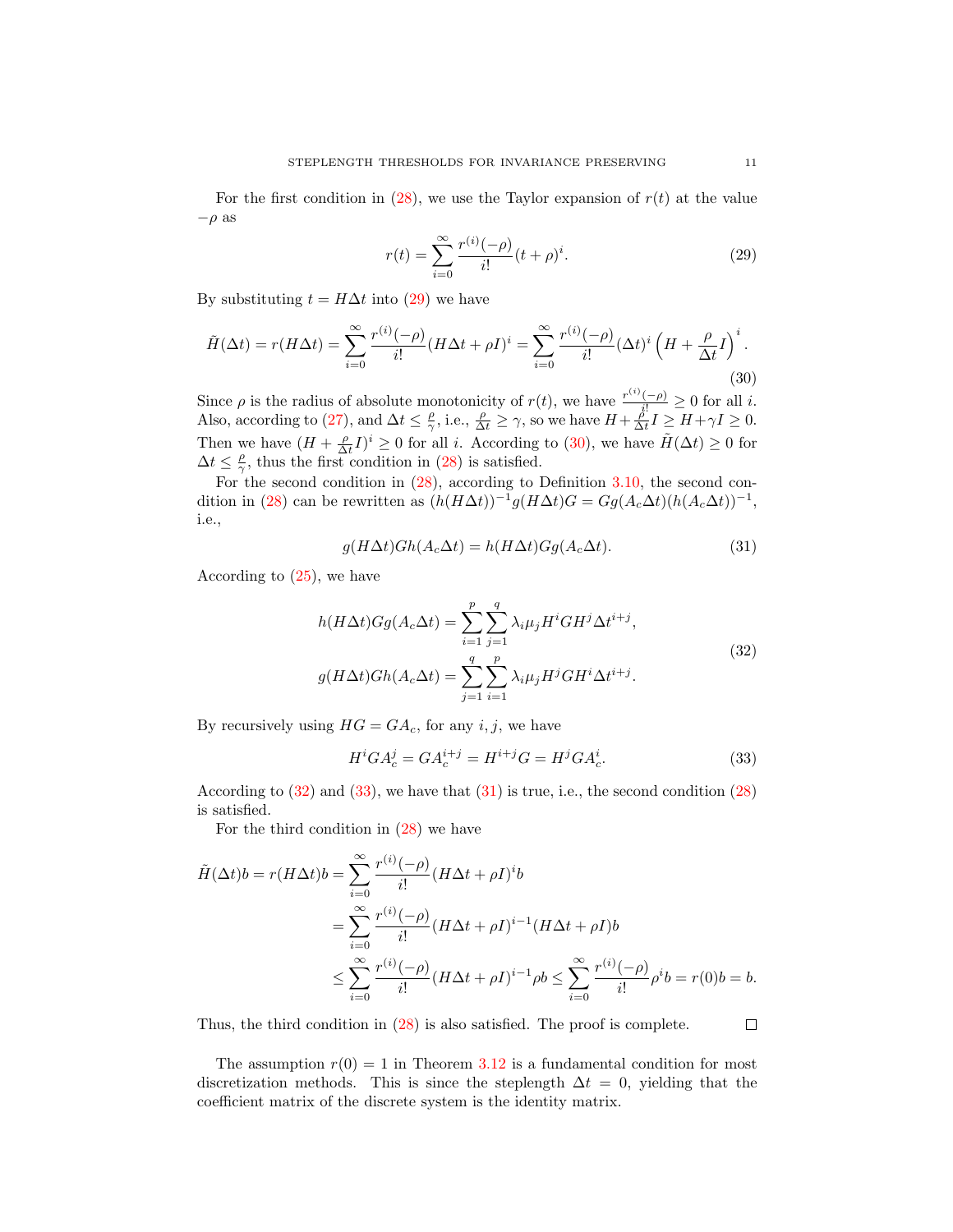3.2.2. Compute Steplength Threshold. The steplength threshold given in Theorem [3.12](#page-9-6) is related to  $\rho$  and  $\gamma$ . Recall that  $\gamma$  is given in Lemma [3.1,](#page-4-0) thus we only consider the computation of  $\rho$ .

Since  $r(t)$  is a rational function, all of its derivatives  $r^{(i)}(t)$  have the same format, i.e., they are represented as quotients of two polynomial functions. Now recall that the radius of absolute monotonicity  $\rho$  is defined as  $r^{(i)}(t) \geq 0$  for  $t \in [-\rho, 0]$ . This requires that the polynomial function in the numerator of  $r^{(i)}(t)$  is nonnegative for  $t \in [-\rho, 0]$ . Thus, a valid  $\rho$  is the negative of the first negative real zero of this polynomial function. Then an algorithm similar to the one presented in Section [3.1.2](#page-7-3) can be proposed to numerically compute  $\rho$ . We are not repressing the algorithm here due to the space consideration.

3.3. Parameter of Steplength Threshold. According to Theorem [3.3](#page-6-0) and The-orem [3.12,](#page-9-6) we have that the parameter  $\gamma$  plays an important role to derive a large valid steplength threshold. In this section, we consider the effect of  $\gamma$  to the steplength threshold.

3.3.1. Best Parameter. Let us first consider the case for Taylor approximation type discretization methods. By simple modification, we have that  $f_i(\Delta t)$  defined in [\(9\)](#page-4-3) can be written as

<span id="page-11-1"></span>
$$
f_i(\Delta t) = \Delta t^i \sum_{k=i}^p \frac{(-1)^{k-i}}{k!} {k \choose i} (\gamma \Delta t)^{k-i}, \text{ for } i = 0, 1, ..., p,
$$
 (34)

which means that smaller  $\gamma$  will yield larger steplength threshold for Taylor type discretization method given as in [\(6\)](#page-3-3). Similarly, according to Theorem [3.12,](#page-9-6) we also have that smaller  $\gamma$  will yield larger steplength threshold for the rational function type discretization methods [\(24\)](#page-9-2). Thus we prefer the smallest possible  $\gamma$ , which in fact can be computed by solving the following optimization problem

<span id="page-11-0"></span>
$$
\min\{\gamma \,|\, H + \gamma I \ge 0, \ HG = GA_c, \text{ and } Hb \le 0\}.\tag{35}
$$

In optimization problem [\(35\)](#page-11-0), the variables are H and  $\gamma$ , while  $G, A_c$  and b are known, thus problem [\(35\)](#page-11-0) is a linear optimization problem, which can be easily solved by existing optimization algorithms, e.g., simplex methods [\[1\]](#page-15-19) or interior point methods [\[16\]](#page-15-12). In particular, if there exists an  $H \geq 0$  such that  $HG = GA_c$ and  $Hb \leq 0$ , then the optimal solution, denoted by  $\gamma^*$ , of [\(35\)](#page-11-0) is nonpositive. In this case, according to [\(34\)](#page-11-1), we have  $f_i(\Delta t) \geq 0$  for all  $\Delta t \geq 0$ . Then according to the proof of Lemma [3.2,](#page-4-6) we have that the steplength threshold for invariance preserving for Taylor approximation type discretization methods [\(6\)](#page-3-3) on polyhedron P is infinity. Similarly, if  $\gamma^* \leq 0$ , according to Theorem [3.12,](#page-9-6) we have that the steplength threshold for invariance preserving for rational function type discretiza-tion methods [\(24\)](#page-9-2) on polyhedron  $P$  is also infinity. Thus, we have the following theorem.

**Theorem 3.13.** If the optimal solution of  $(35)$  is nonpositive, then the steplength threshold for invariance preserving on the polyhedron  $P$  is infinity for Taylor approximation type discretization methods  $(6)$  and rational function type discretization methods  $(24)$ .

One should note that the steplength thresholds given in Theorem [3.3](#page-6-0) and Theorem [3.12](#page-9-6) may not be the largest steplength thresholds. For example, for the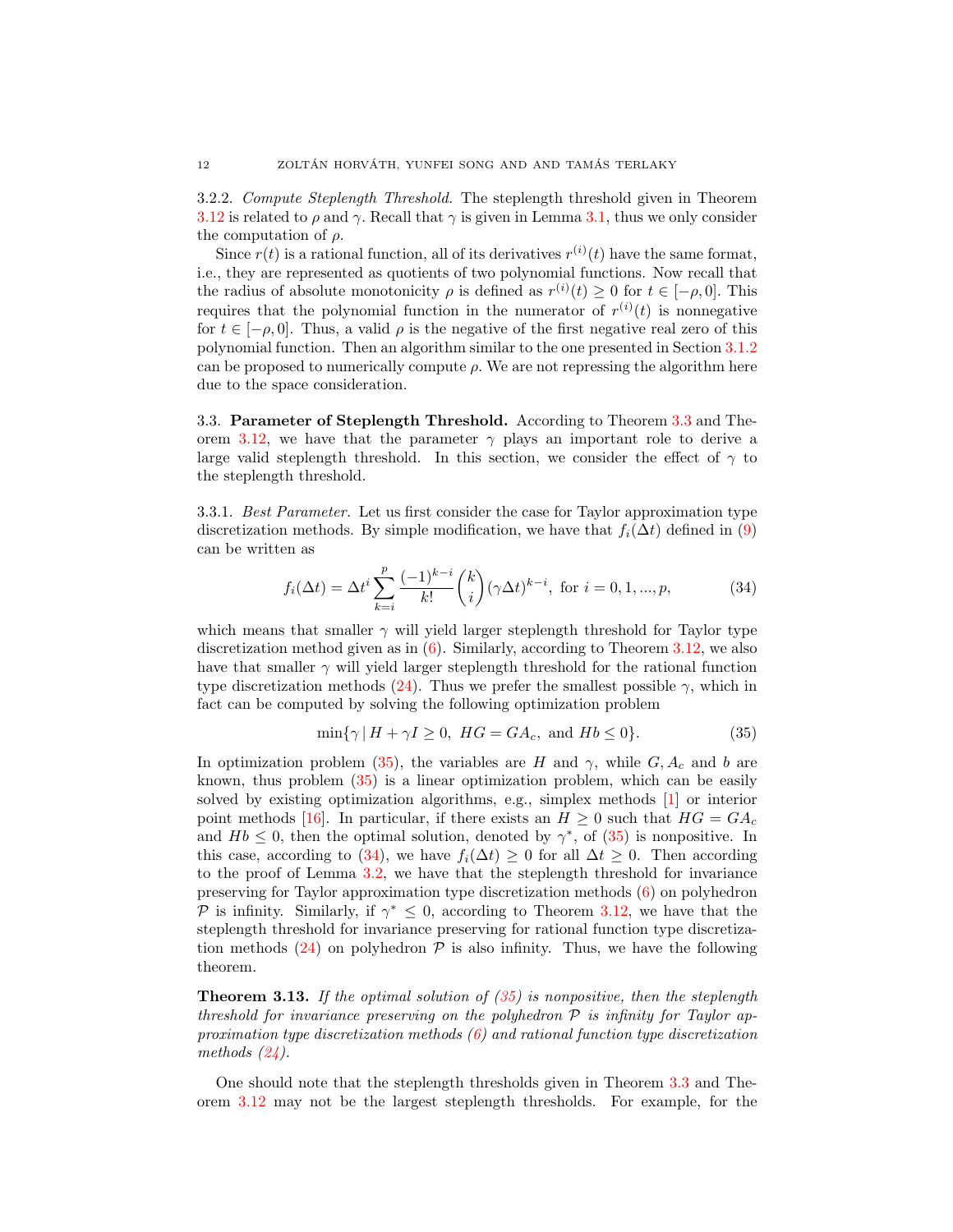Taylor approximation type discretization methods, we aim to find the first positive zeros of finitely many polynomial functions. In fact, the first positive zeros may not be the best in some cases. For example, if the function is given as  $f(\Delta t) = (\Delta t - 1)^2 (\Delta t - 2)^2$ , then its first positive zero is 1. Then, by our methods, we have  $\tau = 1$ . However, it is clear that  $f(\Delta t) \geq 0$  for any  $\Delta t \geq 0$ . Thus, in this case, we have  $\tau = \infty$ .

If the first zero,  $\Delta t^*$ , of a function is a local minimum of this function, i.e.,  $f'(\Delta t^*) = 0$ , then the first zero should not be used for computing the steplength threshold. This is since the function is tangent to the  $x$  axis at the first zero. To verify if a zero is a local minimum, one can check the first order and second order directives  $f'(\Delta t^*)$  and  $f''(\Delta t^*)$ . If  $f(\Delta t^*) = 0$  and  $f'(\Delta t^*) < 0$ , then we can say that  $\Delta t^*$  is not a local minimum, and thus it is a valid positive zero. If  $f(\Delta t^*) = 0, f'(\Delta t^*) = 0$ , and  $f''(\Delta t^*) > 0$ , we can say that  $\Delta t^*$  is a local minimum. Then we have to make  $\Delta t$  to be larger, and use an algorithm similar to the one presented in Section [3.1.2](#page-7-3) to find the next zero of  $f(\Delta t)$ .

3.3.2. Relation to the Forward Euler Method. The following lemma presents the relationship between  $\gamma$  that satisfies the constraints in [\(35\)](#page-11-0) and the operator  $I +$  $\gamma^{-1}A_c$  on P. Recall that  $I + \Delta t A_c$  is the coefficient matrix of the discrete system by using the forward Euler method.

**Lemma 3.14.** The conditions  $H + \gamma I > 0$ ,  $HG = GA_c$ , and  $Hb < 0$  are satisfied if and only if  $(I + \gamma^{-1}A_c)\mathcal{P} \subseteq \mathcal{P}$ .

*Proof.* "  $\Rightarrow$  " For  $x \in \mathcal{P}$ , i.e.,  $Gx \leq b$ , we have

$$
G(I + \gamma^{-1}A_c)x = Gx + \gamma^{-1}GA_cx
$$
  
=  $Gx + \gamma^{-1}HGx \leftarrow \text{ since } HG = GA_c$   
=  $\gamma^{-1}(H + \gamma I)Gx$   
 $\leq \gamma^{-1}(H + \gamma I)b \leftarrow \text{ since } Gx \leq b \text{ and } H + \gamma I \geq 0$   
=  $b + \gamma^{-1}Hb \leq b \leftarrow \text{ since } Hb \leq 0$ .

Thus we have  $(I + \gamma^{-1} A_c)x \in \mathcal{P}$ , i.e.,  $(I + \gamma^{-1} A_c)\mathcal{P} \subseteq \mathcal{P}$ .

"  $\Leftarrow$ " We note that  $(I + \gamma^{-1} A_c) \mathcal{P} \subseteq \mathcal{P}$  means that  $\mathcal{P}$  is an invariant set for the following discrete system:

$$
x_{k+1} = (I + \gamma^{-1}A_c)x_k.
$$

Then according to Theorem [2.3,](#page-2-1) we have that there exists an  $\tilde{H} \in \mathbb{R}^{m \times m}$ , such that  $\tilde{H} \geq 0$ ,  $\tilde{H}G = G(I + \gamma^{-1}A_c)$ , and  $\tilde{H}b \leq b$ . Let  $\hat{H} = \gamma \tilde{H}$ , and then we have

$$
\hat{H} \ge 0, \ \hat{H}G = G(\gamma I + A_c), \text{ and } \hat{H}b \le \gamma b,
$$

i.e.,

$$
(\hat{H} - \gamma I) + \gamma I \ge 0
$$
,  $(\hat{H} - \gamma I)G = GA_c$ , and  $(\hat{H} - \gamma I)b \le 0$ .

Thus replacing  $\hat{H} - \gamma I$  by H, the proof is complete.

3.4. Forward Euler Method. As illustration, we consider the simplest discretization method, the forward Euler method, in this section. For simplicity, a polytope, i.e., a bounded polyhedron, is chosen as the invariant set for the forward Euler

 $\Box$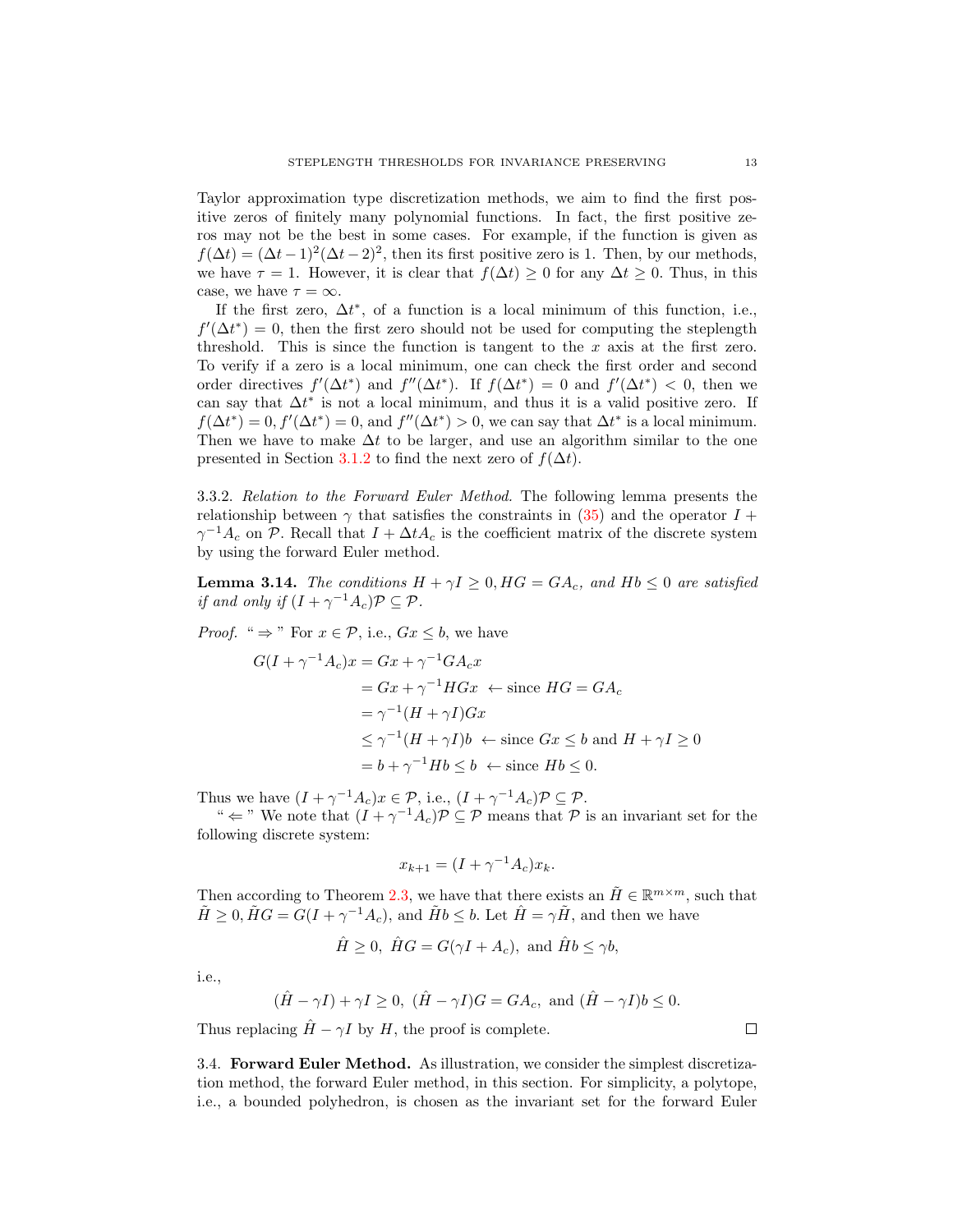method. A polytope can be defined in terms of convex combination of its vetices, i.e.,

<span id="page-13-0"></span>
$$
\mathcal{P} = \text{conv}\{x^1, x^2, ..., x^\ell\} = \left\{x \mid x = \sum_{i=1}^{\ell} \lambda_i x^i, \sum_{i=1}^{\ell} \lambda_i = 1, \lambda_i \ge 0\right\},\tag{36}
$$

where  $\{x^i\}$  are the vertices of  $P$ . A sufficient and necessary condition under which a polytope is an invariant set for the continuous system is presented below.

<span id="page-13-2"></span>**Lemma 3.15.** [\[13\]](#page-15-7) The polytope  $P$  defined as in [\(36\)](#page-13-0) is an invariant set for the continuous system [\(1\)](#page-0-0) if and only if  $A_c x^i \in \mathcal{T}_{\mathcal{P}}(x^i)$ , for  $i = 1, 2, ..., \ell$ , where  $\mathcal{T}_{\mathcal{P}}(x^i)$ is the tangent cone<sup>[3](#page-13-1)</sup> at  $x^i$ , which can be given

<span id="page-13-3"></span>
$$
\mathcal{T}_{\mathcal{P}}(x^i) = \{ y \, | \, y = \sum_{j \neq i} \gamma_j (x^j - x^i), \ \gamma_j \ge 0 \}. \tag{37}
$$

<span id="page-13-6"></span>**Corollary 2.** The polyhedron  $P$  defined as in [\(36\)](#page-13-0) is an invariant set for the continuous system [\(1\)](#page-0-0) if and only if there exist  $\gamma_j^{(i)} \geq 0, j = 1, 2, ..., \ell$ , such that

<span id="page-13-4"></span>
$$
A_c x^i = \sum_{j \neq i} \gamma_j^{(i)} (x^j - x^i), \text{ for all } i = 1, 2, ..., \ell.
$$
 (38)

Let  $\epsilon^{i} = (\sum_{j\neq i} \gamma_{j}^{(i)})^{-1}$  for  $i = 1, 2, ..., \ell$ , then  $x^i + \Delta t A_c x^i \in \mathcal{P}$  for any  $\Delta t \in [0, \epsilon^i]$ 

Proof. According to Lemma [3.15](#page-13-2) and equation [\(37\)](#page-13-3), equation [\(38\)](#page-13-4) is immediate. According to [\(38\)](#page-13-4) and  $\epsilon^i \sum_{j \neq i} w_j^{(i)} = 1$ , we have

<span id="page-13-5"></span>
$$
\epsilon^i A_c x^i = \sum_{j \neq i} \epsilon^i \gamma_j^{(i)} (x^j - x^i) = \sum_{j \neq i} \epsilon^i \gamma_j^{(i)} x^j - \sum_{j \neq i} \epsilon^i \gamma_j^{(i)} x^i = \sum_{j \neq i} \epsilon^i \gamma_j^{(i)} x^j - x^i. \tag{40}
$$

According to [\(40\)](#page-13-5), we have  $x^i + \epsilon^i A_c x^i = \sum_{j \neq i} \epsilon^i \gamma_j^{(i)} x^j$ , which is a convex combination of  $\{x^j\}$ , thus  $x^i + \epsilon^i A_c x^i \in \mathcal{P}$ . For any  $\Delta t \in [0, \epsilon^i]$ , by the convexity of  $\mathcal{P}$ , we have

$$
x^{i} + \Delta t A_{c} x^{i} = \frac{\Delta t}{\epsilon^{i}} (x_{i} + \epsilon^{i} A_{c} x^{i}) + \frac{\epsilon^{i} - \Delta t}{\epsilon^{i}} x^{i} \in \mathcal{P},
$$

which completes the proof.

We now consider the calculation of  $\epsilon^i$ , where  $\epsilon^i$  is defined as in Corollary [2.](#page-13-6) By the formula of  $\epsilon^i$ , we need to compute  $\gamma_j^{(i)}$ ,  $j = 1, 2, ..., \ell$ , such that [\(38\)](#page-13-4) is satisfied. In fact, this can be achieved by solving the following optimization problem:

<span id="page-13-7"></span>
$$
\min \left\{ \sum_{j \neq i} \gamma_j^{(i)} \mid \sum_{j \neq i} \gamma_j^{(i)} (x^j - x^i) = A_c x^i, \ \gamma_j^{(i)} \ge 0. \right\} \tag{41}
$$

Since  $x^1, x^2, ..., x^k$ , and  $A_c$  are known, optimization problem [\(41\)](#page-13-7) is a linear optimization problem. One may obtain different values of  $\hat{\gamma}_j^{(i)}$ ,  $j = 1, 2, ..., \ell$ , by choosing other objective functions in [\(41\)](#page-13-7). The advantage by using the current objective func-tion in [\(41\)](#page-13-7) is that this optimization problem yields the largest  $\epsilon^i$  that satisfies [\(38\)](#page-13-4). This is since the objective function in [\(41\)](#page-13-7) is  $(\epsilon^i)^{-1}$ . Thus, the value of  $\epsilon^i$  obtained by solving the optimization problem [\(41\)](#page-13-7) is the largest possible value of  $\epsilon^i$ .

$$
\sqcup
$$

 $(39)$ 

<span id="page-13-1"></span><sup>&</sup>lt;sup>3</sup> The tangent cone of a set S at x, denoted by  $\mathcal{T}_{\mathcal{S}}(x)$ , is given as  $\mathcal{T}_{\mathcal{S}}(x) = \{y \in$  $\mathbb{R}^n$  |  $\liminf_{t\to 0_+}$  $\frac{\text{dist}(x+ty,\mathcal{S})}{t} = 0$ , where  $\text{dist}(x,\mathcal{S}) = \inf_{s \in \mathcal{S}} ||x - s||$ .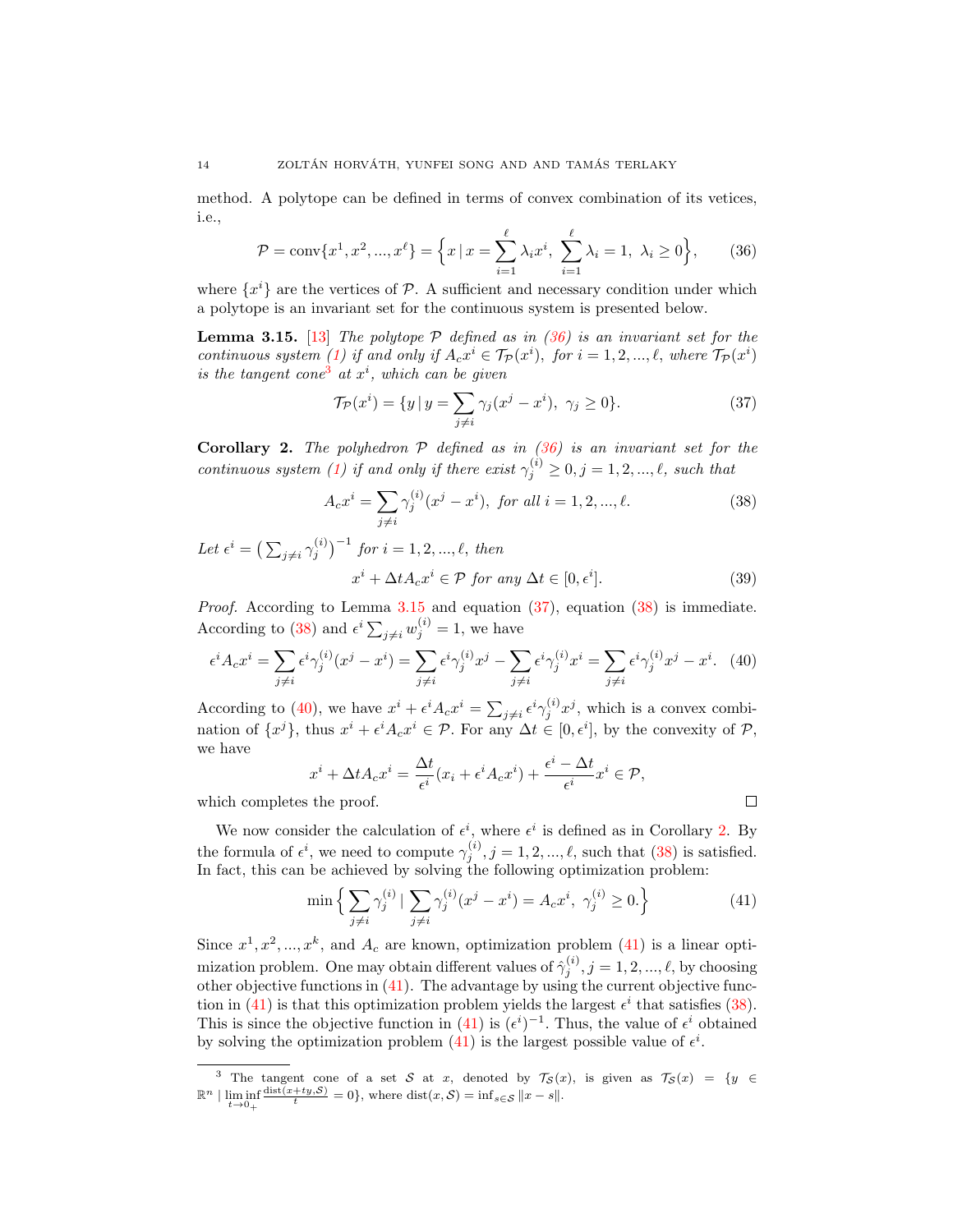An alternative is presented by the following discussion. Equation [\(37\)](#page-13-3) implies that  $Ax^i$  is a feasible direction, i.e.,  $x^i + \tau^i A_c x^i \in \mathcal{P}$ , for sufficiently small  $\tau^i > 0$ . Then we can formulate the following linear optimization problem:

<span id="page-14-1"></span>
$$
\max\left\{\tau^i \mid \sum_{j=1}^{\ell} u_j^{(i)} x^j = x^i + \tau^i A_c x^i, \sum_{j=1}^{\ell} u_j^{(i)} = 1, u_j^{(i)} \ge 0\right\}.
$$
 (42)

Optimization problems [\(41\)](#page-13-7) and [\(42\)](#page-14-1) are equivalent problems, i.e., we claim that  $\tau^i$  is equal to  $\epsilon^i$ . Observing that  $\sum_{j=1}^n \beta_j^{(i)} = 1$  for the first constraint in [\(42\)](#page-14-1), we have

$$
\tau^i A_c x^i = \sum_{j=1}^\ell u_j^{(i)} x^j - \sum_{j=1}^\ell u_j^{(i)} x^i = \sum_{j=1}^\ell \tau^i \frac{u_j^{(i)}}{\tau^i} x^j - \sum_{j=1}^\ell \tau^i \frac{u_j^{(i)}}{\tau^i} x^i = \tau^i \sum_{j=1}^\ell \frac{u_j^{(i)}}{\tau^i} (x^j - x^i),\tag{43}
$$

i.e.,  $A_c x^i = \sum_{j \neq i}$  $\frac{u_j^{(i)}}{\tau^i}(x^j - x^i)$ . This, by letting  $\frac{u_j^{(i)}}{\tau^i} = \gamma_j^{(i)}$  gives the first constraint in [\(41\)](#page-13-7).

According to the argument for  $\epsilon^i$  above, we have the following theorem.

**Theorem 3.16.** Assume that the polytope  $P$  defined as in [\(36\)](#page-13-0) is an invariant set for the continuous system  $(1)$ , and the forward Euler method is applied to  $(1)$ . Then,  $\tau = \min_{i=1,2,\ldots,\ell} {\{\epsilon^i\}}$  $\tau = \min_{i=1,2,\ldots,\ell} {\{\epsilon^i\}}$  $\tau = \min_{i=1,2,\ldots,\ell} {\{\epsilon^i\}}$ , where  $\epsilon^i$  is defined as in Corollary 2, is the largest steplength threshold  $\tau > 0$  for invariance preserving of the forward Euler method on  $\mathcal{P}$ .

*Proof.* For any  $x \in \mathcal{P}$ , and  $\Delta t \in [0, \tau]$ , we have  $x + \Delta t A_c x = \sum_{i=1}^{\ell} \lambda_i (x^i + \Delta t A_c x^i)$ . According to Corollary [2](#page-13-6) and  $0 \leq \Delta t \leq \tau \leq \epsilon^i$ , we have  $x^i + \Delta t A_c x^i \in \mathcal{P}$ . Thus we have  $x + \Delta t A_c x \in \mathcal{P}$ . The proof is complete. П

<span id="page-14-0"></span>4. Conclusions. Many real world problems are studied by developing dynamical system models. In practice, continuous systems are usually solved by using discretization methods. In this paper, we consider invariance preserving steplength thresholds on polyhedron, when the discrete system is obtained by using special classes of discretization methods. We particularly study three classes of discretization methods, which are: Taylor approximation type, rational function type, and the forward Euler method.

For the first class of discretization methods, we show that a valid steplength threshold can be obtained by finding the first positive zeros of a finite number of polynomial functions. We also present a simple and efficient algorithm to numerically compute these positive zeros. For the second class of discretization methods, a valid steplength threshold for invariance preserving is presented. This steplength threshold depends on the radius of absolute monotonicity, and can be computed by analogous method as in the first case. For the forward Euler method we prove that the largest steplength threshold can be obtained by solving a finite number of linear optimization problems.

Acknowledgments. This research is supported by a Start-up grant of Lehigh University and by TAMOP-4.2.2.A-11/1KONV-2012-0012: Basic research for the development of hybrid and electric vehicles. The TAMOP Project is supported by the European Union and co-financed by the European Regional Development Fund.